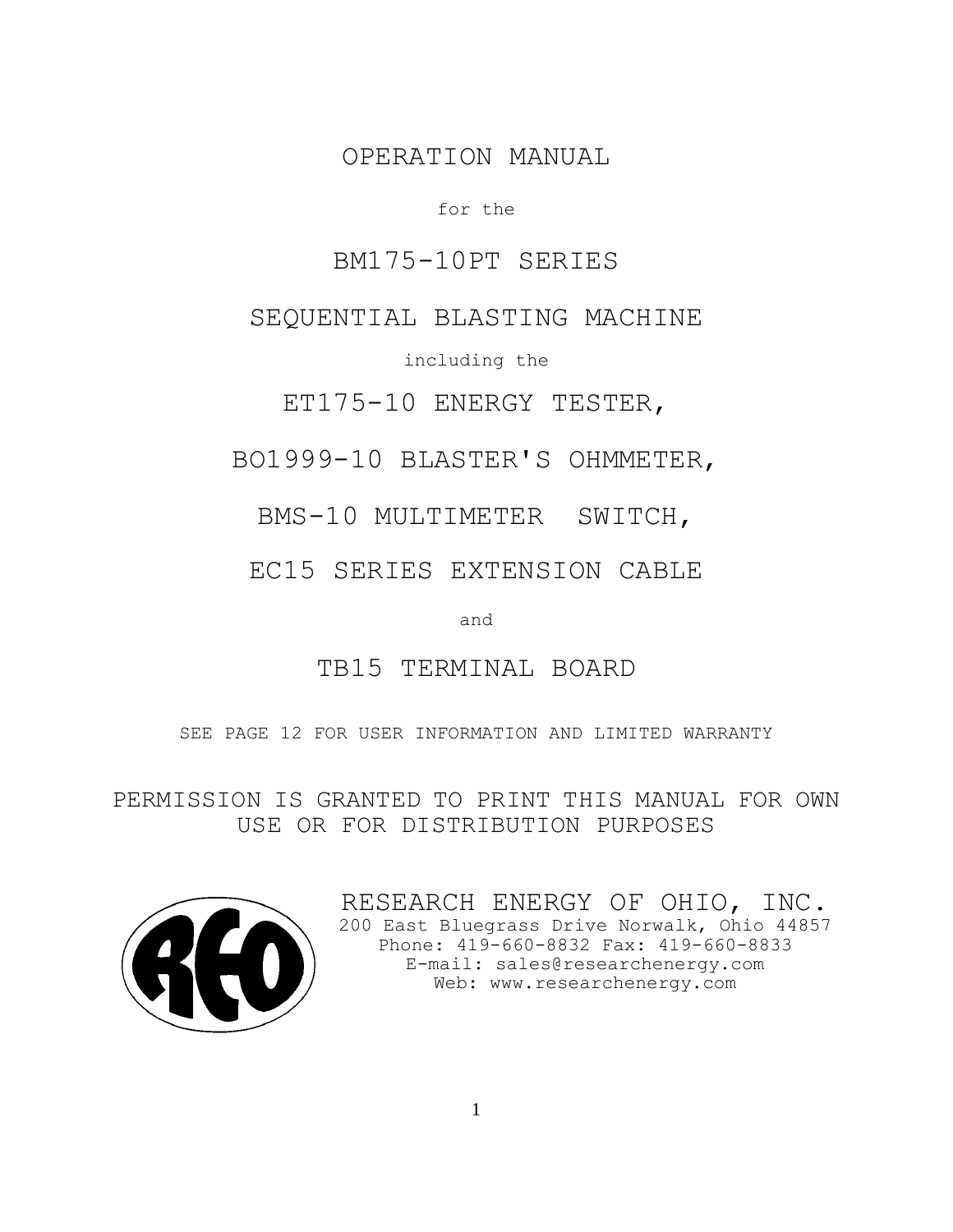# TABLE OF CONTENTS

| 4                                                                                                                                                                                                                                                    |  |
|------------------------------------------------------------------------------------------------------------------------------------------------------------------------------------------------------------------------------------------------------|--|
| <b>ACCESSORIES</b><br>4<br>.<br>$\cdot$ $\cdot$ $\cdot$                                                                                                                                                                                              |  |
| 5                                                                                                                                                                                                                                                    |  |
| 6<br>INDICATORS<br>the contract of the contract of the contract of the contract of the contract of the contract of the contract of the contract of the contract of the contract of the contract of the contract of the contract of the contract o    |  |
| 6<br>ELECTRICAL SPECIFICATIONS<br>$\begin{array}{cccccccccccccccccc} . & . & . & . & . & . & . & . & . & . & . & . \end{array}$<br>$\sim$                                                                                                            |  |
| 6<br>$Output :  :  :  :  :  :  :  :  :  :  : $                                                                                                                                                                                                       |  |
| 6<br>Power Source                                                                                                                                                                                                                                    |  |
| 7<br>OPERATION                                                                                                                                                                                                                                       |  |
|                                                                                                                                                                                                                                                      |  |
| General Operating Procedure                                                                                                                                                                                                                          |  |
| Master and Slave Blasting Machine Connections<br>10<br>$\mathbf{1}$ $\mathbf{1}$ $\mathbf{1}$ $\mathbf{1}$ $\mathbf{1}$<br>$\sim$ $\sim$ $\sim$                                                                                                      |  |
| <b>BATTERIES</b>                                                                                                                                                                                                                                     |  |
| 10                                                                                                                                                                                                                                                   |  |
| Battery Type and Replacement<br>10<br>$\sim$ $\sim$ $\sim$                                                                                                                                                                                           |  |
| <b>REPAIRS</b>                                                                                                                                                                                                                                       |  |
| USER INFORMATION AND LIMITED WARRANTY 12                                                                                                                                                                                                             |  |
|                                                                                                                                                                                                                                                      |  |
|                                                                                                                                                                                                                                                      |  |
|                                                                                                                                                                                                                                                      |  |
| APPENDIX A ET175-10 ENERGY TESTER 13                                                                                                                                                                                                                 |  |
|                                                                                                                                                                                                                                                      |  |
|                                                                                                                                                                                                                                                      |  |
| OPERATION<br>13                                                                                                                                                                                                                                      |  |
| Operational Test 14                                                                                                                                                                                                                                  |  |
| General Operating Procedure 14                                                                                                                                                                                                                       |  |
| BATTERIES                                                                                                                                                                                                                                            |  |
|                                                                                                                                                                                                                                                      |  |
| Battery Type and Replacement 15                                                                                                                                                                                                                      |  |
|                                                                                                                                                                                                                                                      |  |
| BO1999-10 BLASTER'S OHMMETER 16<br>APPENDIX B                                                                                                                                                                                                        |  |
|                                                                                                                                                                                                                                                      |  |
| OPERATION<br>16<br>$\frac{1}{2}$ . The contract of the contract of the contract of the contract of the contract of the contract of the contract of the contract of the contract of the contract of the contract of the contract of the contract of t |  |
| Operational Test 16                                                                                                                                                                                                                                  |  |
| General Operating Procedure 16                                                                                                                                                                                                                       |  |
| Sequential Circuit Testing 17                                                                                                                                                                                                                        |  |
| Single Circuit Testing 17                                                                                                                                                                                                                            |  |
| BATTERY                                                                                                                                                                                                                                              |  |
|                                                                                                                                                                                                                                                      |  |
| Battery Type and Replacement 17                                                                                                                                                                                                                      |  |
|                                                                                                                                                                                                                                                      |  |
| BMS-10 BLASTER'S MULTIMETER SWITCH 19<br>APPENDIX C                                                                                                                                                                                                  |  |
|                                                                                                                                                                                                                                                      |  |
| OPERATION                                                                                                                                                                                                                                            |  |
| Operational Test 19                                                                                                                                                                                                                                  |  |
| General Operating Procedure 20                                                                                                                                                                                                                       |  |
|                                                                                                                                                                                                                                                      |  |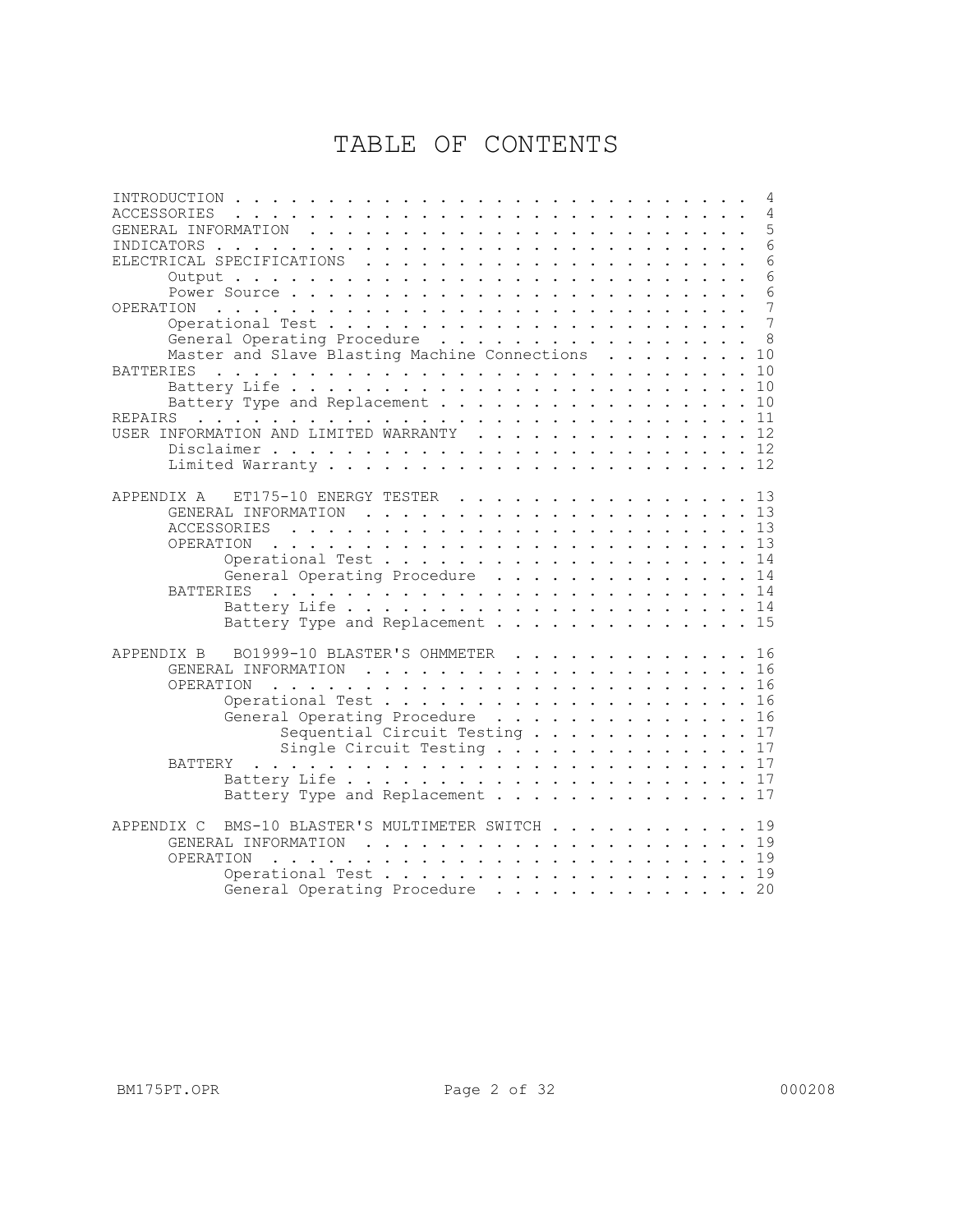| EXTENSION CABLES AND TERMINAL BOARDS. 22<br>APPENDIX D                                                                                                      |
|-------------------------------------------------------------------------------------------------------------------------------------------------------------|
|                                                                                                                                                             |
|                                                                                                                                                             |
| CONDITIONS WHICH CAUSE CABLE FAILURE 23                                                                                                                     |
| EXAMPLE OF CIRCUIT FIELD CHECK PROCEDURE 24                                                                                                                 |
|                                                                                                                                                             |
| Extension Cable Checkout 25                                                                                                                                 |
| Terminal Board Checkout 26                                                                                                                                  |
| Repair of Cables and Terminal Boards 27                                                                                                                     |
| APPENDIX E FIELD CHECK FOR PROPER SEOUENCING AND RELATIVE<br>ENERGY OUTPUT OF SEOUENTIAL BLASTING MACHINES. 27                                              |
|                                                                                                                                                             |
|                                                                                                                                                             |
| SOME CAUSES OF MISFIRES 29                                                                                                                                  |
| PREVENTING LEAD LINE BREAKAGE AND EOUIPMENT DAMAGE. 30                                                                                                      |
| APPENDIX G ENERGY AND RMS CURRENT FOR VARIOUS LOAD RESISTANCE 31<br>GRAPH OF ENERGY VS LOAD RESISTANCE 31<br>OF RMS CURRENT VS LOAD RESISTANCE. 32<br>GRAPH |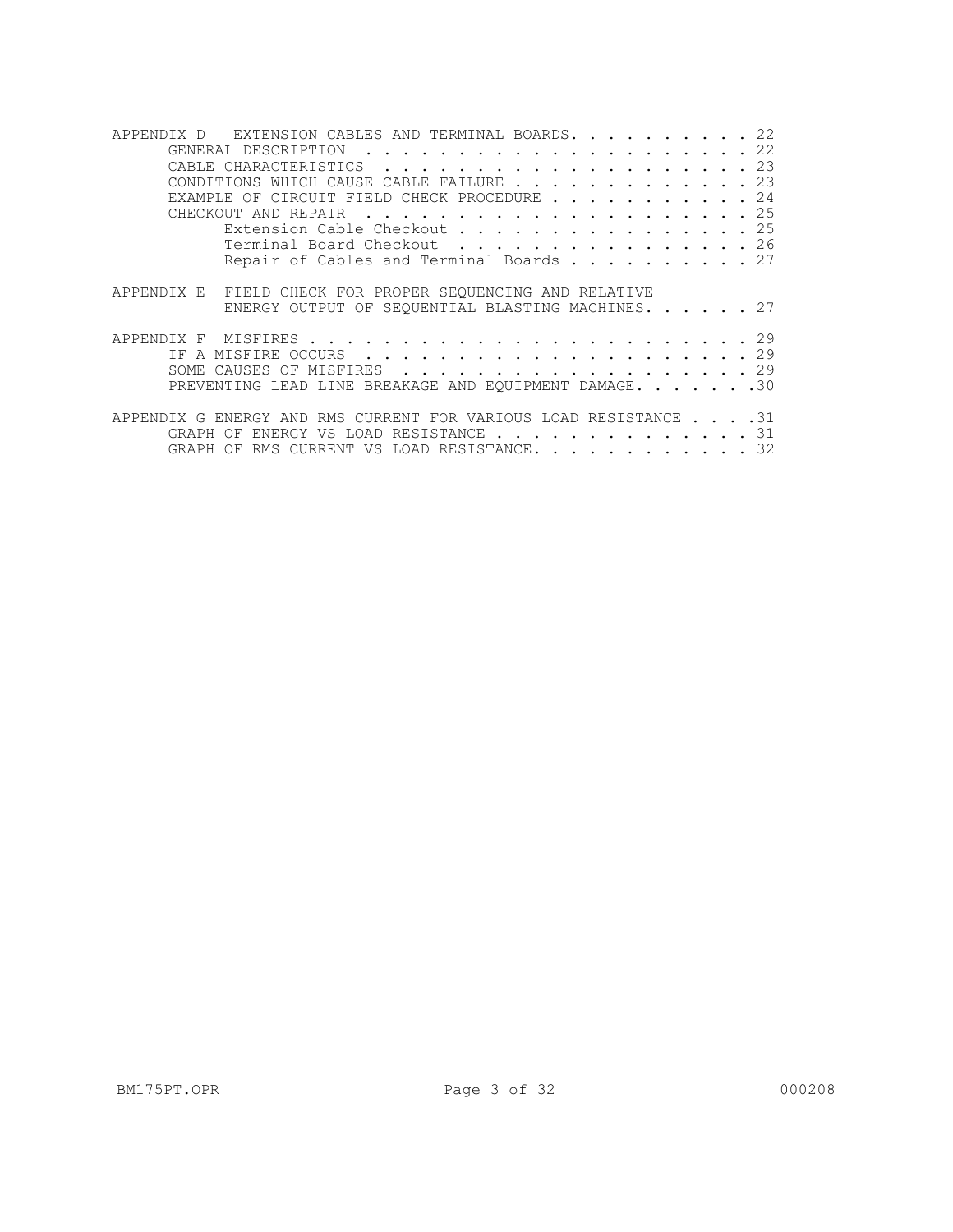### INTRODUCTION

The Research Energy of Ohio, Inc. (REO) BM175-10PT series Blasting Machines are ten circuit capacitor discharge type blasting machines with a minimum output energy of 9 joules per circuit. Each circuit of the blasting machine can initiate electric detonators wired in a single series circuit of up to 175 ohms total resistance (including lead wires and connecting cable), based on 20 millijoules per ohm delivered in 5 milliseconds. The energy for each detonator circuit is supplied by a capacitor with a nominal capacitance of 100 microfarads and charged to 450 VDC. Primary power to charge the capacitors and to operate the system is derived from ten internal 1.5 volt alkaline "D" cell batteries.

The BM175-10PT series Blasting Machine is available as a Master and as a Slave. There is no limit to the number of Slaves that may be connected to the Master. The Slave contains an additional socket so that additional Slaves may be added. The Slaves receive the charge and fire signals from the Master, therefore there is no need for a charge and fire switch on the Slave. The Master is model BM175-10PT-M. The Slave is model BM175-10PT-S.

The BM175-10PT series Blasting Machine is also available in two remote control models. The model BM175-10PT-RC Remote Control Blasting Machine operates up to 2000 feet from the RC70 battery operated Remote Control unit using 20 gauge or heavier duplex wire. The model BM175-10PT-RM Remote Mains Blasting Machine operates from 200/250 volts, 50/60 Hz mains power.

There are nine three-digit pushbutton switches on the BM175-10PT, BM175-10PT-M, BM175-10PT-RC and BM175-PT-RM Blasting Machines. There are ten three-digit pushbutton switches on the BM175-PT-S Blasting Machine. These switches are used to select the delay period between series. The delay can be set from 001 to 999 Milliseconds in one millisecond increments, (000 is approximately 0.46 milliseconds and is not intended as an instant setting). For example, if 100 is chosen on each of the switches, each electric detonator circuit will be initiated 100 milliseconds after the previous circuit and the blasting machine will "sequence" at a rate of 100 milliseconds.

## ACCESSORIES

The accessories listed below are available for the BM175-10PT series Blasting Machines. Please refer to the APPENDIX for additional information and use for these accessories.

- Note Accessory
- #1 AD5 Load Plug.
- #1,#2 ET175-10 Energy Tester and EC15-2 Connecting CAble. (An EC15-2 Connecting Cable is necessary to connect the tester to a blasting machine, and is provided with the tester.)
- #1 BO1999-10 Blaster's Ohmmeter.
- #3 BMS-10 Blaster's Multimeter Switch. (This is used with a BO1999-1 Blaster's Ohmmeter or a blaster's multimeter instead of a BO1999-10 Blaster's Ohmmeter.)
- #1 EC15-500 or EC15CW-500 Extension Cables, 500 feet long. The EC15 cables have PVC insulation. The EC15CW cables have thermoplastic rubber insulation for cold weather applications. The EC15-500 and EC15CW-500 cables are used with the TB15 Terminal Board. Other length extension cables are available on

BM175PT.OPR 2000208 Page 4 of 32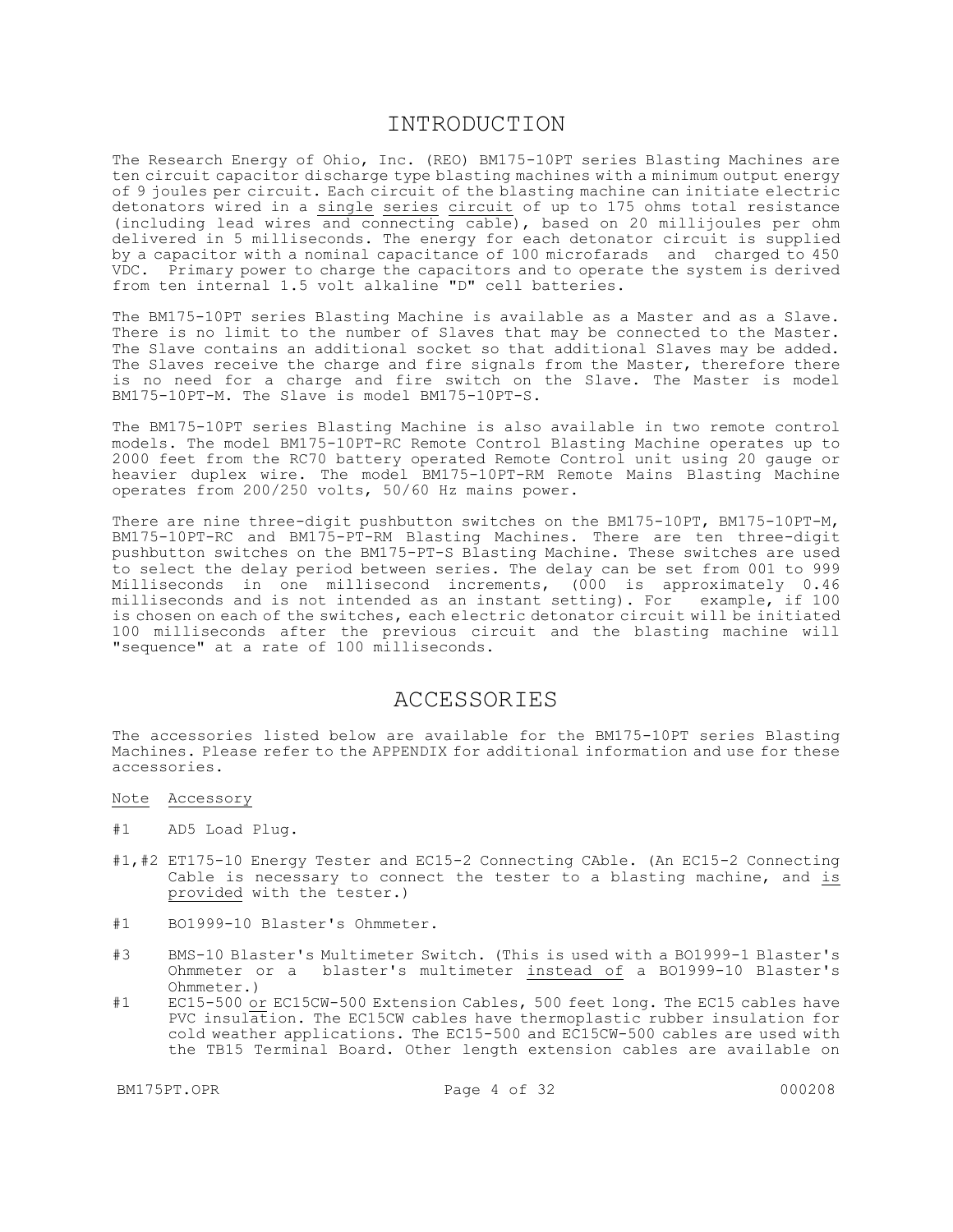request.

- #1 TB15 Terminal Board.
- #1 CR50 Cable Reel. (This is used with an extension cable.)

Notes:

- #1 Needed for a complete Sequential Blasting System.
- #2 Measures the blasting machine energy output.<br>#3 May be used with a BO1999-1 Blaster's Ohmmet
- May be used with a BO1999-1 Blaster's Ohmmeter, a blasting multimeter or blaster's galvanometer instead of the BO1999-10 Blaster's Ohmmeter.

CAUTION: WE URGE YOU TO USE ONLY RESEARCH ENERGY OF OHIO, INC. REPLACEMENT PARTS AND ACCESSORIES. We are aware of other replacement products for the REO system, and feel that they do not meet all of our technical and safety standards. We have observed in products manufactured by others frayed and poorly made solder connections that may allow circuit to circuit and/or circuit to case shorts, unprotected connectors that may allow excessive leakage current and subsequent voltage breakdown, unshunted circuits during shot wiring and connection of the electric detonators and incorrect wiring that may result in misfires and may present a shock hazard. Furthermore, some of these products violate, in our opinion, the Federal Coal Mine Safety Standard 30CFR77, Part 77.1303 "Explosives Handling and Use."

### GENERAL INFORMATION

The CHARGE and FIRE pushbutton switches and the MILLISECONDS timing selection switches are on the top panel of the Blasting Machine.

The BLASTING CABLE connector is also on the top panel of the Blasting Machine. The extension cable is plugged into this connector. A screw on dust cover attached to the top panel is provided to keep water and dirt out of the BLASTING CABLE connector when not in use.

CAUTION: Keep the dust cover on the BLASTING CABLE connector when not in use.

The READY TO FIRE indicator on the panel illuminates when the energy storage capacitors reach design voltage. It does not indicate energy and therefore does not guarantee that the energy storage capacitors have enough energy output to initiate the electric detonators. Energy output must be determined as discussed in the Operational Test.

Each of the CAP CIRCUIT indicators illuminates as the firing sequence progresses if its electrical circuit has continuity. The blasting machine cannot differentiate between a shorted electric detonator circuit and one of desired resistance and therefore will sequence through a shorted electric detonator circuit.

All ten electric detonator circuit outputs are shunted for safety reasons when the FIRE switch is not depressed.

CAUTION: The blasting machine will shut down during the firing sequence on any open cable, open detonator circuit, or release of the CHARGE or FIRE pushbutton switch.

BM175PT.OPR Page 5 of 32 000208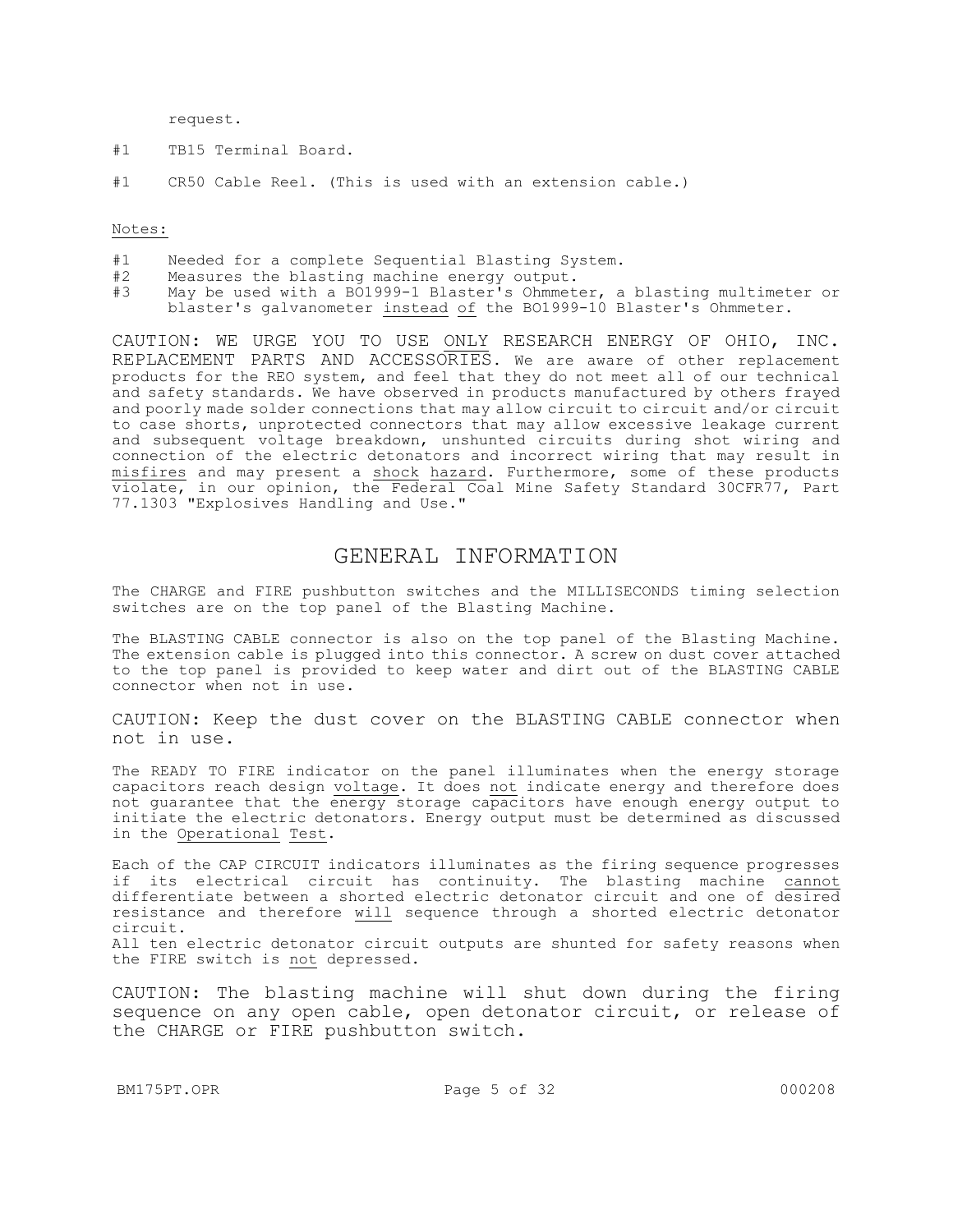The machine cannot be fired until the voltage on the energy storage capacitors reaches the design voltage and the safety circuit is released.

## INDICATORS

| Quantity      | Indicator (LED) | When lit indicates                                                                                                                                                |
|---------------|-----------------|-------------------------------------------------------------------------------------------------------------------------------------------------------------------|
|               | READY TO FIRE   | The capacitors are charged to the<br>desired voltage. (Does not indicate<br>energy. Energy output must be<br>determined as discussed in the<br>Operational Test.) |
| 10<br>through | CAP CIRCUIT     | blasting machine<br>The<br>sequenced                                                                                                                              |
|               |                 | the electric detonator circuits that<br>are lit.                                                                                                                  |

## ELECTRICAL SPECIFICATIONS

#### Output (each circuit):

Number of Blasting Circuits: 10 Nominal Capacitance: 100 microfarads. Nominal Voltage: 450 volts. Internal Resistance: 10.7 ohms. Minimum Energy: 9 joules. Maximum Load Resistance: 175 ohms, Single Series Circuit Only, assuming 0.02 joules/ohm delivered in 5 milliseconds. Series-Parallel circuits are not permitted.

#### Power Source:

Type: Internal "D" cell 1.5 volt ALKALINE batteries. Quantity: 10. Voltage: 15 volts DC (Ten 1.5 volt batteries wired in series.) Capacity: Provides more than to 450 charge-fire cycles. Access: Remove four screws and yellow cover on the side of the case.

### OPERATION

#### Operational Test

WARNING: BLASTING PROCEDURES, ELECTRIC DETONATOR SELECTION, CIRCUIT DESIGN AND TIMING ARE THE RESPONSIBILITY OF THE USER. Consult with the Explosives Engineer and with the explosives suppliers for necessary information and training for safe, efficient blasts.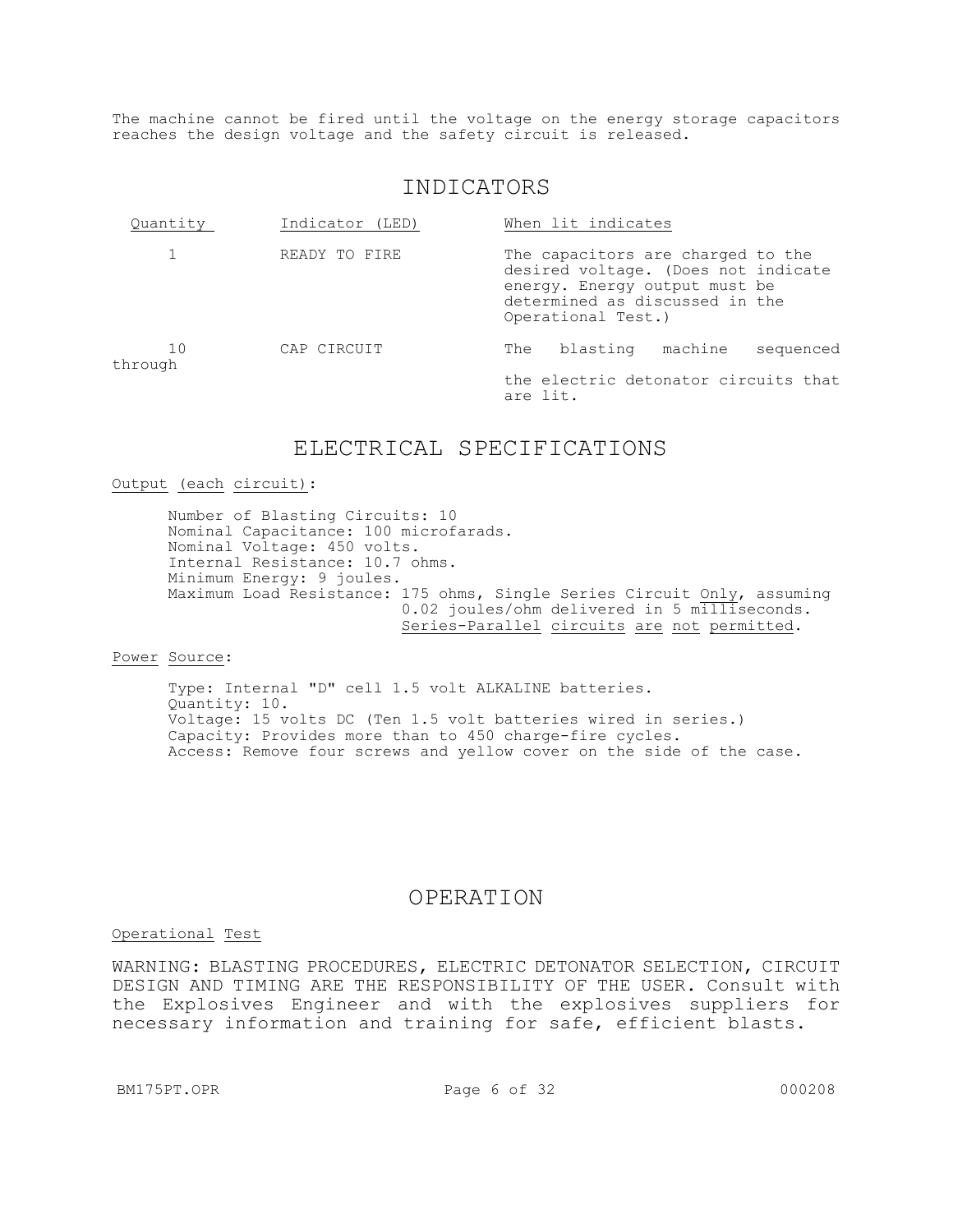To determine if a BM175-10PT series Blasting Machine is operating satisfactorily, three parameters need to be evaluated:

- 1. Sequencing at maximum load resistance.
- 2. Sequence order.
- 3. Energy output.
- 4. Timing accuracy.

CAUTION: The output of the Blasting Machine is a "pulse" of energy of relatively short duration. Multimeters, voltmeters and other field instruments cannot respond accurately to this short duration voltage and therefore cannot be used to determine if the blasting machine output voltage is normal.

Although these parameters may be measured from time to time in the laboratory, the BM175-10PT series Blasting Machine must be tested in the field before each use to reduce the possibility of using a malfunctioning blasting machine. The ET175-10 Blasting Machine Tester (APPENDIX A) was developed specifically to measure the energy output of a sequential blasting machine and is highly recommended. Please note that the ET175-10 Energy Tester does not determine the sequence order or the timing accuracy of a Blasting Machine. Please refer to APPENDIX E for alternative methods to check the operation of the BM175-10PT series Blasting Machine.

The AD5 Load Plug is used to determine if the blasting machine sequences at maximum load resistance.

The following procedure will check out most of the functions of the BM175-10PT series Blasting Machine.

- 1. Set all delay periods to 500 milliseconds.
- 2. Insert the AD5 Load Plug into the BLASTING CABLE connector.
- 3. Charge and fire the blasting machine. Verify that all ten CAP CIRCUIT indicators light in order 1 to 10.
- 4. Determine the energy output of the blasting machine using an ET175-10 Energy Tester. Please refer to APPENDIX A for instructions on using this tester.

IMPORTANT: Since the stored energy output can only be measured when expended, before each use the blasting machine must be connected to an ET175-10 Energy Tester to determine if the energy output of each circuit of the blasting machine is sufficient to initiate the electric detonators.

Please refer to APPENDIX E for alternative methods to check the operation of the BM175-10PT series Blasting Machine.

WARNING: DO NOT TEST THE BLASTING MACHINE NEAR ACTIVE BLAST SITES. DO NOT USE LIVE OR DANGEROUS EXPLOSIVE DEVICES TO TEST THE ENERGY OUTPUT OF BLASTING MACHINES.

General Operating Procedure

BM175PT.OPR 2000208 Page 7 of 32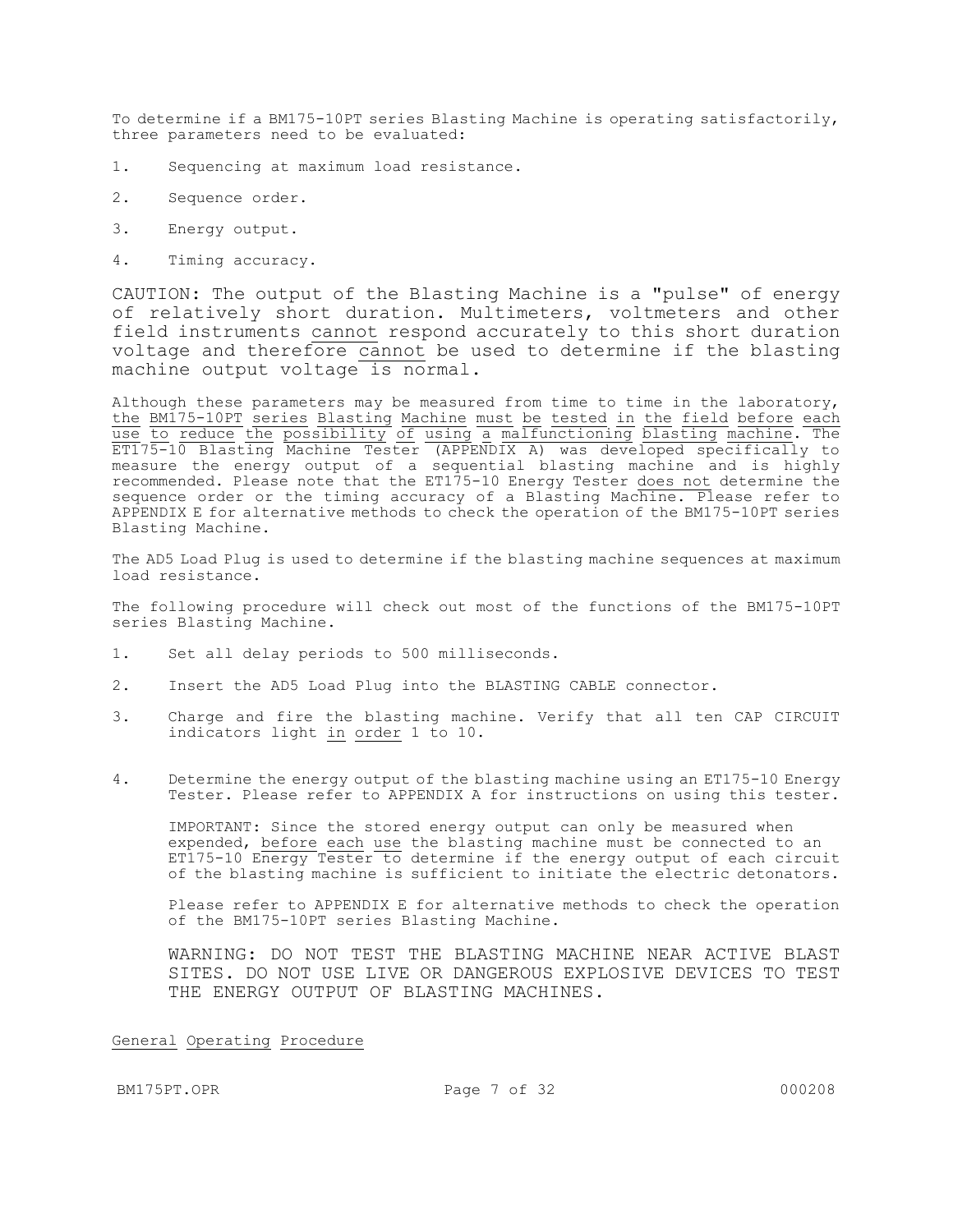Note: The following procedure is intended as a guide only, and each user must prepare and verify his own procedure consistent with Local, State, and Federal regulations. Complete Operating Instructions appear in the lid of the blasting machine.

CAUTION - USE OF THIS MACHINE REQUIRES THAT THE OPERATOR HAS BEEN TRAINED AND CERTIFIED IN BLASTING TECHNIQUES.

WARNING: BATTERIES ALONE CAN FIRE ELECTRIC DETONATORS. KEEP BATTERIES AWAY FROM THE BLASTING CIRCUITS.

WARNING: NEVER CONNECT THE BLASTING CIRCUIT TO THE BLASTING MACHINE UNTIL YOU ARE READY TO FIRE THE BLAST.

- 1. Perform the Operational Test (including measurement of energy output) before bringing the blasting machine into the blast area.
- 2. Obtain electric detonator firing recommendations from the detonator manufacturer. Check the blasting circuit calculations prior to connecting to the blasting machine.
- 3. Set the desired delay period on each of the 3-digit timing switches.
- 4. Connect the electric detonator wires to the terminal board. The electric detonators in each circuit must be wired in a single series circuit. SERIES-PARALLEL CIRCUITS ARE NOT PERMITTED.

CAUTION: When using an extension cable, keep it shunted during wiring of the electric detonators by inserting the cable plug into the SHUNTED socket on the cable reel. When using a terminal board, keep it shunted during wiring of the electric detonators by inserting the AD5 Load Plug into the cable socket on the Terminal Board.

CAUTION: EACH CIRCUIT MUST HAVE ITS OWN RETURN WIRE CONNECTED TO THE BLACK TERMINAL OF THE TERMINAL BOARD. The use of a single electrical return wire is contrary to accepted methods and may cause a misfire or excessive bench movement thus breaking hookup wires and interrupting the sequence prematurely.

WARNING: DO NOT CONNECT A CIRCUIT BETWEEN TWO RED OR BETWEEN TWO BLACK TERMINALS. Visually check that each circuit is connected between a pair of RED and BLACK terminals on the terminal board.

- 5. The terminal board is connected to the extension cable. Make sure that the extension cable is shunted at the cable reel.
- 6. MAKE SURE THAT ALL PERSONNEL HAVE BEEN REMOVED TO A SAFE LOCATION.

BM175PT.OPR 2000208 Page 8 of 32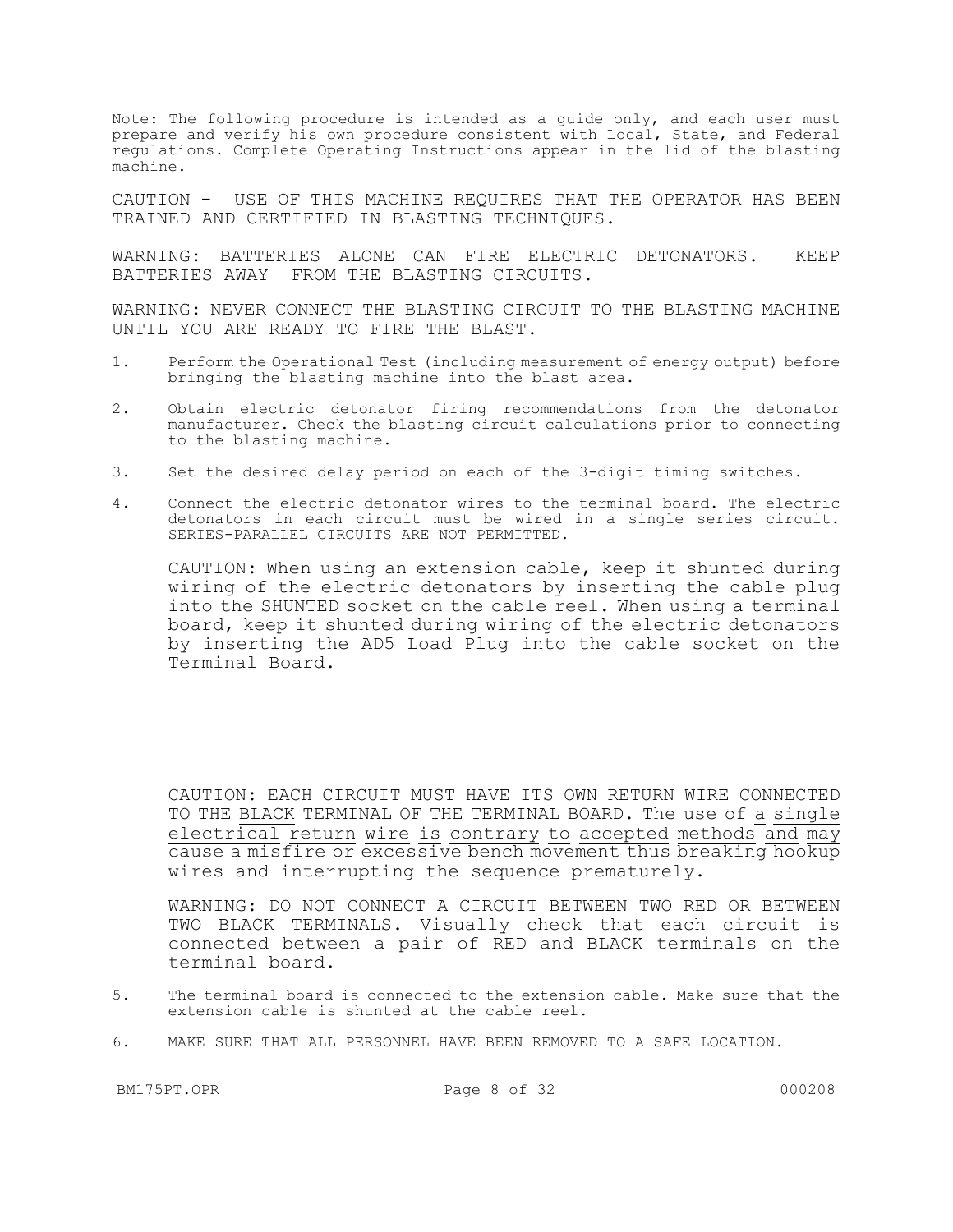- 7. Check the electric detonator circuit continuity and resistance (including the cable) using the BO1999-10 Blaster's Ohmmeter or using a BMS10 Blaster's Multimeter Switch and an approved blasting galvanometer. (See APPENDIX B for instructions on using the BO1999-10 Blaster's Ohmmeter or APPENDIX C for instructions on using the BMS10 Blaster's Multimeter Switch.)
- 8. After checking the circuits, Shunt the extension cable by inserting the cable plug into the SHUNTED socket on the cable reel.
- 9. Verify that the MILLISECONDS timing switches are set to the desired Delay Time.
- 10. Remove the plug from the SHUNT socket on the cable reel and plug it into the BLASTING CABLE socket on the BM175-10PT Blasting Machine. KEEP HANDS AND BODY CLEAR OF CONDUCTORS. CONTACT WITH ELECTRICAL CONDUCTORS COULD CAUSE SERIOUS INJURY OR DEATH.
- 11. Depress the CHARGE switch and hold it down. The READY TO FIRE indicator illuminates when the capacitors reach the design voltage.

CAUTION: The READY TO FIRE light does not indicate energy and therefore does not indicate that the blasting machine has sufficient energy output to detonate the electric detonators. Energy output must be determined as discussed in Operational Test.

- 12. When the READY TO FIRE indicator is illuminated, continue holding the CHARGE switch down, and firmly depress the FIRE switch. Continue holding both switches down until the firing sequence is complete.
- 13. After the firing sequence is complete, wait 5 seconds then release both switches.

NOTE: Each CAP CIRCUIT indicator illuminates as the firing sequence progresses if its electrical circuit has continuity. If an electrical circuit is open, its CAP CIRCUIT indicator will not light, and the firing sequence will stop at the defective circuit. The blasting machine cannot differentiate between a shorted electric detonator circuit and one of desired resistance and therefore will sequence through a shorted electric detonator circuit.

- 14. Disconnect and shunt the blasting cable.
- 15. The blaster should secure the machine after use.
- 16. If the blasting machine should fail to fire, release both switches, disconnect and shunt the blasting cable, notify personnel of blast delay and consult APPENDIX F of this manual.

#### Master and Slave Blasting Machine Connections

A Slave Blasting Machine must be connected to a Master Blasting Machine or to other Slave Blasting Machines that are connected (daisy chained) to a Master Blasting Machine. A Slave Blasting Machine can not be used by itself.

To use a Slave Blasting Machine, connect one end of the short cable provided with the Slave to the TO SLAVE connector on the top panel of the Master Blasting Machine. Connect the other end of the cable to the FROM MASTER OR SLAVE connector on the top panel of the Slave Blasting Machine.

BM175PT.OPR 2000208 Page 9 of 32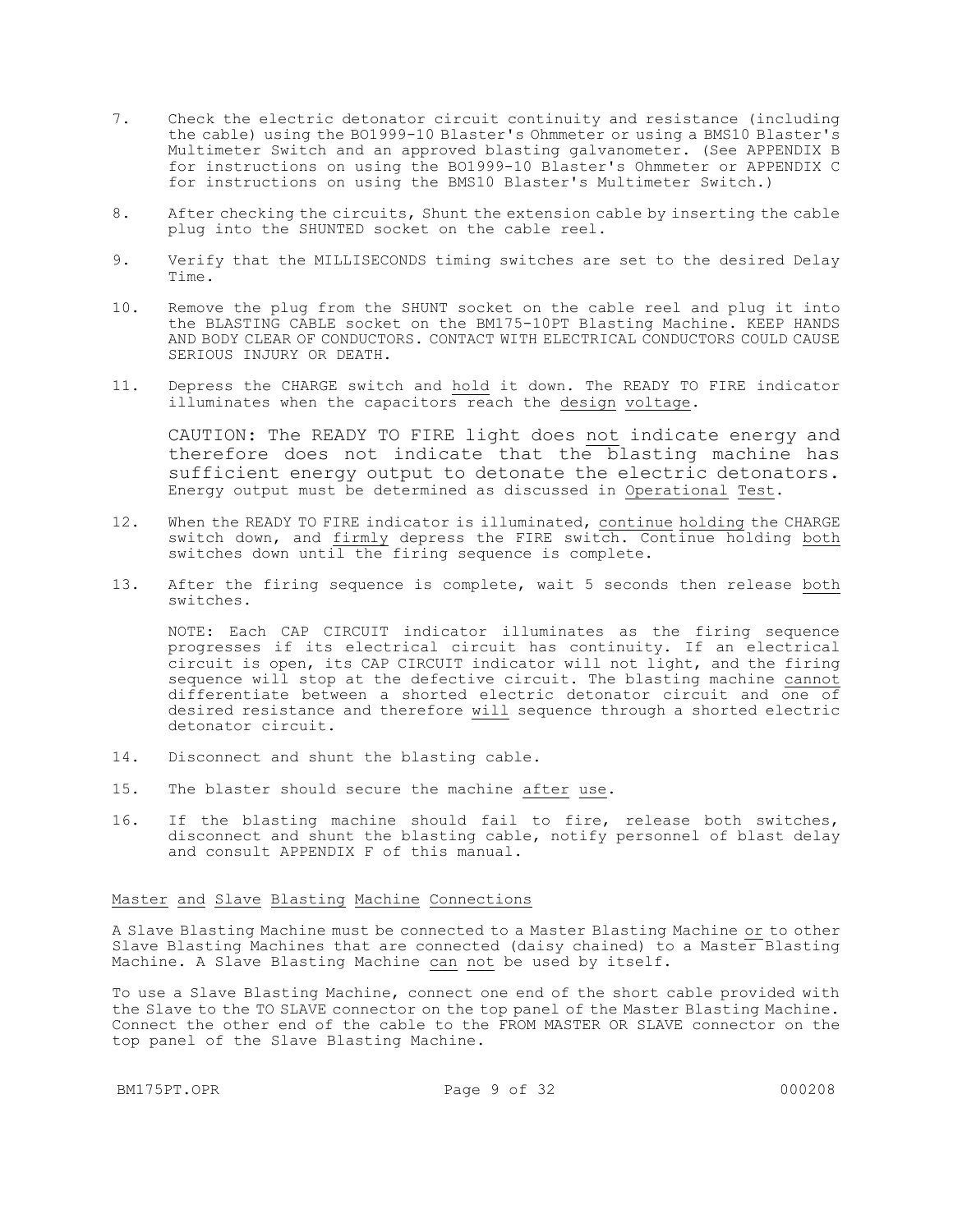A second Slave (Slave #2) may be connected to the first Slave (Slave #1) already connected to the Master using the short cable provided with the Slave. As before, connect one end of the short cable to the TO SLAVE connector on the top panel of Slave #1. Connect the other end of the cable to the FROM MASTER OR SLAVE connector on Slave #2. Additional Slaves may be connected to previous Slaves in the same manner. There is no limit to the number of Slaves that may be used with the Master Blasting Machine.

### BATTERIES

#### Battery Life

Under normal use, Alkaline type batteries will last more than 450 charge-fire cycles. Battery replacement is required when the time required to charge the blasting machine (i.e., the time required for the READY TO FIRE indicator to illuminate after depressing the CHARGE pushbutton switch) exceeds about 30 seconds. This is an arbitrary figure and is chosen only because an operator usually feels uncomfortable if the charge time is greater than about 30 seconds. When the READY TO FIRE indicator does illuminate, even if the charge time is greater than 30 seconds, the BM175-10PT series Blasting Machine is charged to design voltage.

Test firing a blasting machine into a tester or charging to test the READY TO FIRE indicator depletes battery life the same as firing an actual blast.

#### Battery Type and Replacement

The BM175-10PT series Blasting machines (except the BM175-10PT-RM Blasting Machine which has no batteries) use ten Alkaline "D" cell batteries, Eveready E95 or equal, available in most department stores, drug stores and electronic supply stores.

To replace the batteries, remove the four screws and the yellow cover on the side of the case. Five batteries are placed in each of the two battery tubes. Remove the old batteries and insert the new alkaline batteries observing the polarity indicated by the label inside each battery tube. After battery replacement, make sure that the gasket on the yellow cover is sealing properly and that the screws are securely tightened.

WARNING: USE ONLY ALKALINE TYPE BATTERIES. Do not use carbon-zinc type batteries as they do not have the amperage capacity to operate the BM175-10PT Blasting Machine.

CAUTION: OBSERVE POLARITY WHEN REPLACING THE BATTERIES. INCORRECT POLARITY WILL DAMAGE THE BLASTING MACHINE. The correct battery polarity is marked on the inside surface of the battery tubes.

CAUTION: EXAMINE BATTERIES AT LEAST EVERY 3 MONTHS FOR CHEMICAL LEAKAGE. REPLACE BATTERIES AT LEAST YEARLY EVEN IF NOT EXHAUSTED. REMOVE BATTERIES FROM THE BLASTING MACHINE IF IT IS NOT GOING TO BE USED FOR TWO OR MORE MONTHS.

### REPAIRS

The BM175-10PT series Blasting Machine, ET175-10 Energy Tester, BO1999-10 Blaster's Ohmmeter and BMS10 Blaster's Multimeter Switch must be repaired only at the factory to ensure quality workmanship, and for updating to current

BM175PT.OPR 2000208 Page 10 of 32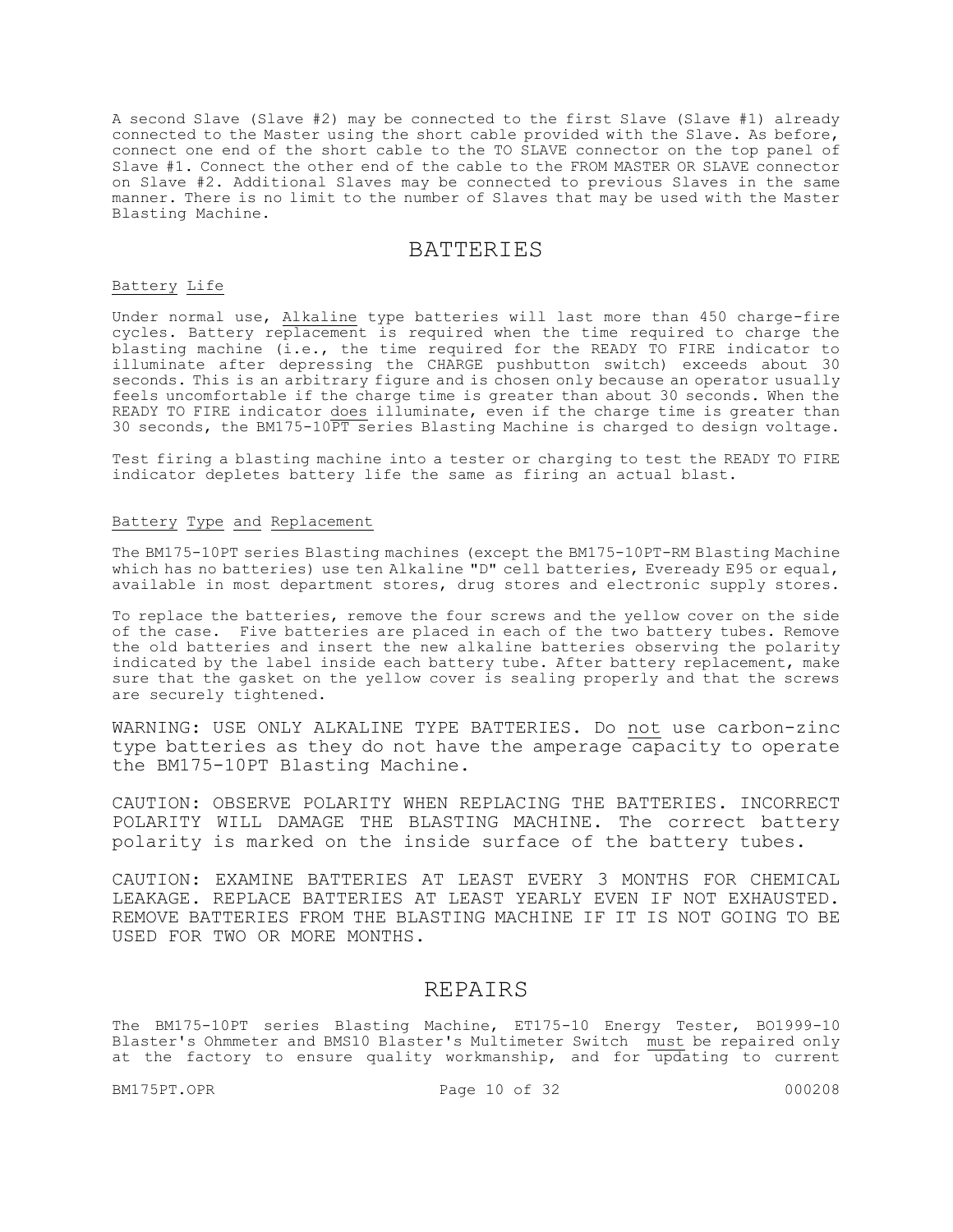production standards. Quality control tests are performed and exact replacement parts are used. Each item repaired is subjected to the same quality control tests as new production. Such procedures and the specialized test equipment required are not available in the field or at other generalized repair shops.

The extension cable and terminal board should be repaired at the factory. However, temporary field repairs are sometimes required. See Appendix D for checkout and repair instructions.

If repair is required, please return the item with shipping charges prepaid to the factory at the address listed below. Include a note or letter describing the problem and include the name and telephone number of the person(s) knowledgeable of the problem. If the equipment is sent by Greyhound Bus Lines, there is a pickup charge that will be added to your repair charges.

> Research Energy of Ohio, Inc. 200 East Bluegrass Drive Norwalk, Ohio 44857

Phone (419) 660-8832 Fax (419) 660-8833 E-mail: repair@researchenergy.com Web: www.researchenergy.com

## USER INFORMATION AND LIMITED WARRANTY

#### Disclaimer

The information contained in this manual is the instructions and recommendations of Research Energy of Ohio, Inc. Federal, State and/or Local laws, rules and regulations may alter the sequence of operating the equipment. It is the responsibility of the purchaser and user to ensure use consistent with Federal, State and/or Local laws, rules and regulations. It is the responsibility of the receiving office to register this document to the appropriate department and person(s) responsible for mine and blasting safety.

WARNING: BLASTING PROCEDURES, ELECTRIC DETONATOR SELECTION, ELECTRIC DETONATOR CIRCUIT DESIGN, SHOT LAYOUT AND TIMING ARE THE RESPONSIBILITY OF THE USER. Consult with the Explosives Engineer and with the explosives suppliers for necessary information and training for safe, efficient blasts.

#### Limited Warranty

Each unit is tested extensively before shipment and carries a 90 day LIMITED WARRANTY. If the unit fails to test or perform due to a defect in material or workmanship, please return it to the factory. The unit will be repaired or replaced at our option. This LIMITED WARRANTY is void if the equipment has been dismantled, altered, or otherwise abused in any way.

The above LIMITED WARRANTY is exclusive and in lieu of all warranties, express or implied, including any implied warranty of merchantability or fitness for a particular purpose. Under no circumstances shall Seller or Manufacturer be liable for damages of any description occasioned by or resulting from operation or use of this equipment.

BM175PT.OPR Page 11 of 32 000208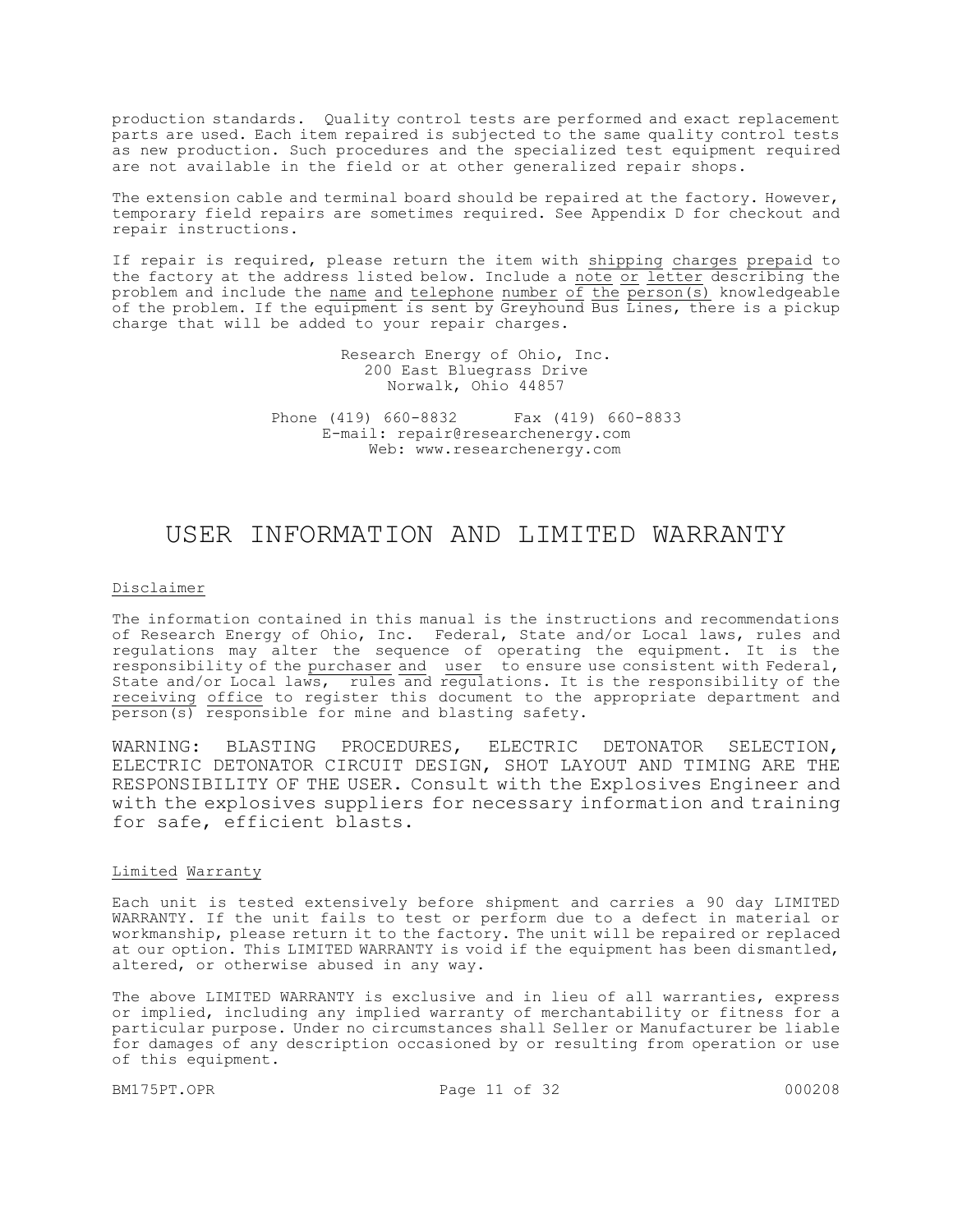We cannot anticipate all conditions under which this information and our products, or our products in combination with the products of other manufacturers, may be used and therefore accept no responsibility for the results obtained, or the suitability or the safety of our products when used alone or in combination with other products. The user must make his own tests to determine the suitability and safety of each product and product combination for his own purpose. We sell the product without warranty and the buyers and users assume all responsibility and liability for all losses (including anticipated profits), consequential damages, or incidental damages arising from the use of our products alone or in combination with other products.

Use of this equipment by persons not trained in blasting techniques will make the warranty null and void.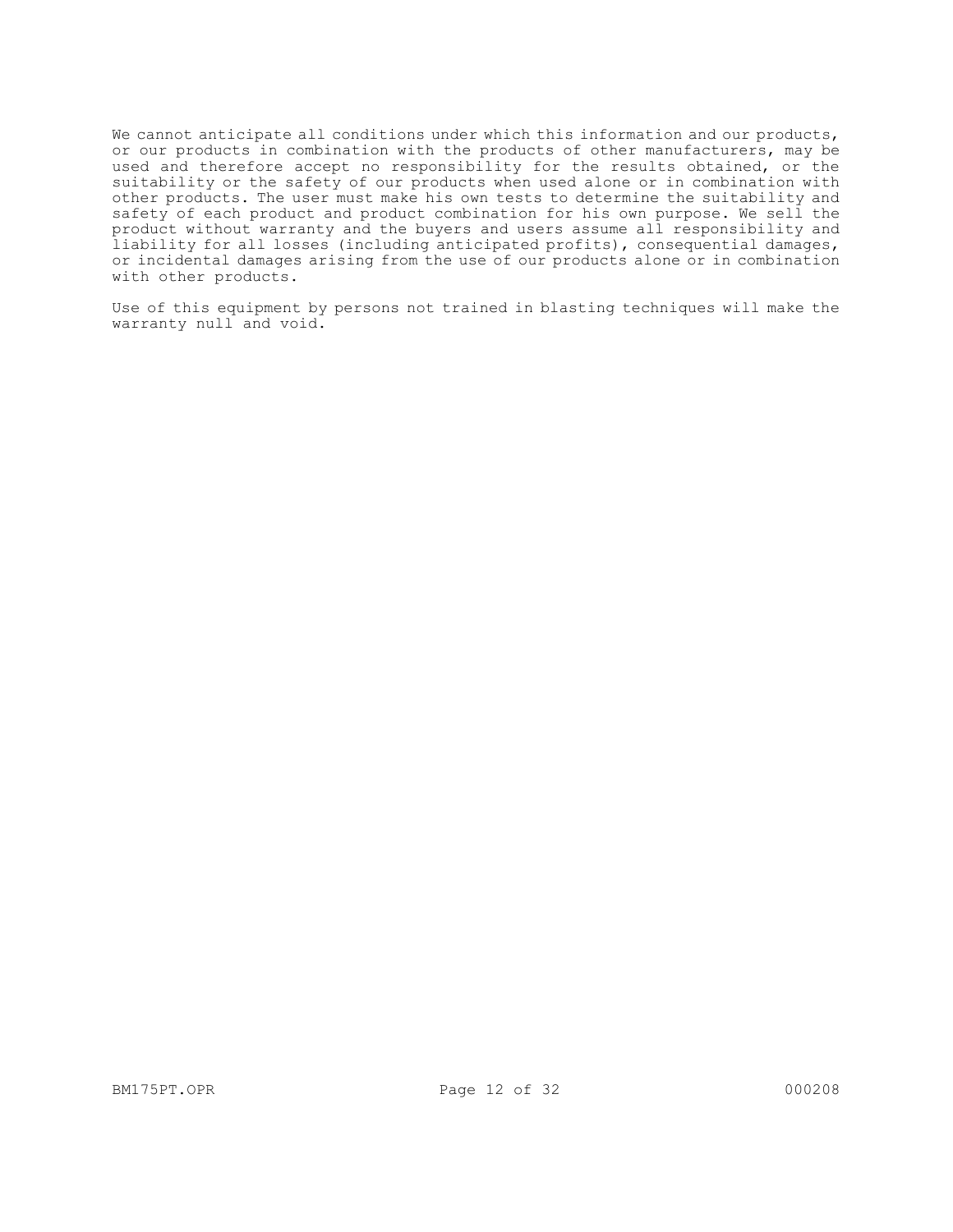## APPENDIX A

## ET175-10 ENERGY TESTER

### GENERAL INFORMATION

The Research Energy of Ohio, Inc. (REO) model ET175-10 Energy Tester provides nominal test values of the energy output (measured in percentage of rated energy) for each of the ten circuits of the REO model BM175-10 series Blasting Machines. A light emitting diode (LED) bar graph display allows the user to view the energy output of the blasting machine under test. The ET175-10 Energy Tester has a self test function, and contains internal load resistance. The tester turns on automatically when the blasting machine is fired and turns off automatically after approximately thirty seconds. The ET175-10 Energy Tester requires an ET15-2 Connecting Cable, which is included with the energy tester.

IMPORTANT: The ET175-10 Energy Tester is not intended to be a precise instrument such as would be used for laboratory measurements of output energy from sequential CD blasting machines. It is intended to be used in the field before and after each blast (1) to compare the output of a sequential CD blasting machine with initial measurements made by a ET175-10 Energy Tester when the true output of the sequential CD blasting machine was known, and (2) to check a sequential CD blasting machine which may be suspected of having poor or weak capacitors, low voltage (batteries etc.) or some other malfunction when there have been no prior measurements made with the ET175-10 Energy Tester on that particular blasting machine. If any questions arise as to the output of a CD blasting machine, please consult with the manufacturer before shipping the machine back for laboratory tests.

Note: For safety considerations and performance verification, REO recommends that the energy output of every blasting machine be tested before and after each use. The data obtained should be recorded in a log and kept for future reference.

### ACCESSORIES

The EC15-2 Connecting Cable is available to connect the ET175-10 Energy Tester to the BM175-10 series Blasting Machine.

### OPERATION

Note: The following procedure is intended as a guide only, and each user must prepare and verify his own procedure consistent with Local, State, and Federal regulations. Complete Operating Instructions appear in the lid of the ET175-10 Energy Tester.

CAUTION - USE OF THIS EQUIPMENT REQUIRES THAT THE OPERATOR HAS BEEN TRAINED AND CERTIFIED IN BLASTING TECHNIQUES.

WARNING: BATTERIES ALONE CAN FIRE ELECTRIC DETONATORS. KEEP BATTERIES AWAY FROM THE BLASTING CIRCUITS.

Operational Test

1. Depress the TEST switch and hold it down. Rotate the CIRCUIT switch through

BM175PT.OPR 2000208 Page 13 of 32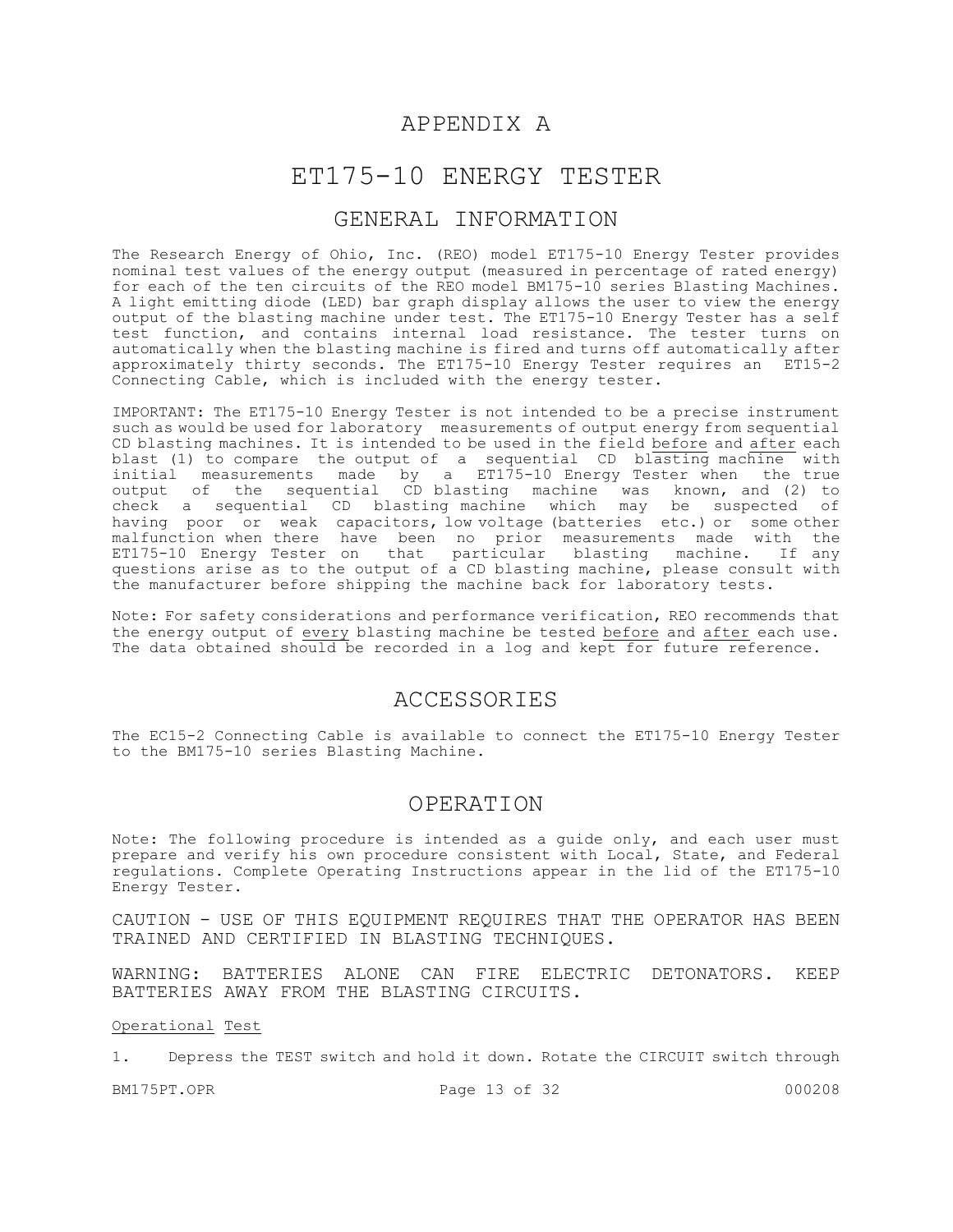all ten positions while observing the BAT. OK and CAL. OK LED bars. Both LED bars should be lit and remain illuminated for all ten circuits indicating that the battery is OK and that the tester is in calibration. The battery should be replaced if one or both LED bars do not light, or if the intensity of the LED bars decreases during the self test.

2. Release the TEST switch.

#### General Operating Procedure

- 1. Connect the tester to the BM175-10 series Blasting Machine using an EC15-2 (formerly CS10) Connecting Cable, or no longer than a ten foot Extension Cable.
- 2. If the ET175-10 Energy Tester has just been used, wait until the FIRED light goes off.
- 3. Charge and fire the BM175-10 series Blasting Machine into the ET175-10 Energy Tester. The tester will turn on automatically and the FIRED light will come on if energy is present on any circuit.
- 4. The bar graph will indicate the percentage OF RATED ENERGY output from the blasting machine for the circuit indicated on the CIRCUIT switch. Rotate the CIRCUIT switch to the other circuits, noting the energy indicated on the bar graph for each circuit.

IMPORTANT: RECORD THE DATA IN A LOG BOOK FOR ANALYSIS AND FUTURE REFERENCE.

Note: The tester will remain on for approximately 25 seconds after the FIRED light comes on. The energy measured on each circuit is stored and may be selected to be displayed on the bar graph as long as the FIRED light is on. All data is lost after the FIRED light goes off.

WARNING: DO NOT USE THE BLASTING MACHINE IF THE ENERGY OUTPUT OF ANY CIRCUIT IS LESS THAN 100 PERCENT.

5. The tester turns off automatically after use.

### **BATTERIES**

#### Battery Life

Under normal use, Alkaline type batteries will last more than 200 blasting machine tests. Battery replacement is required when the BAT. OK or CAL. OK LED bar does not illuminate, or decreases in intensity, during self test of the ET175-10 Energy Tester.

#### Battery Type and Replacement

The ET175-10 Energy Tester uses two 9 volt Alkaline batteries, Eveready 522 or equal, available in most department stores, drug stores and electronic supply stores.

To replace the batteries, loosen the two captive screws on the battery cover on

BM175PT.OPR 2000208 Page 14 of 32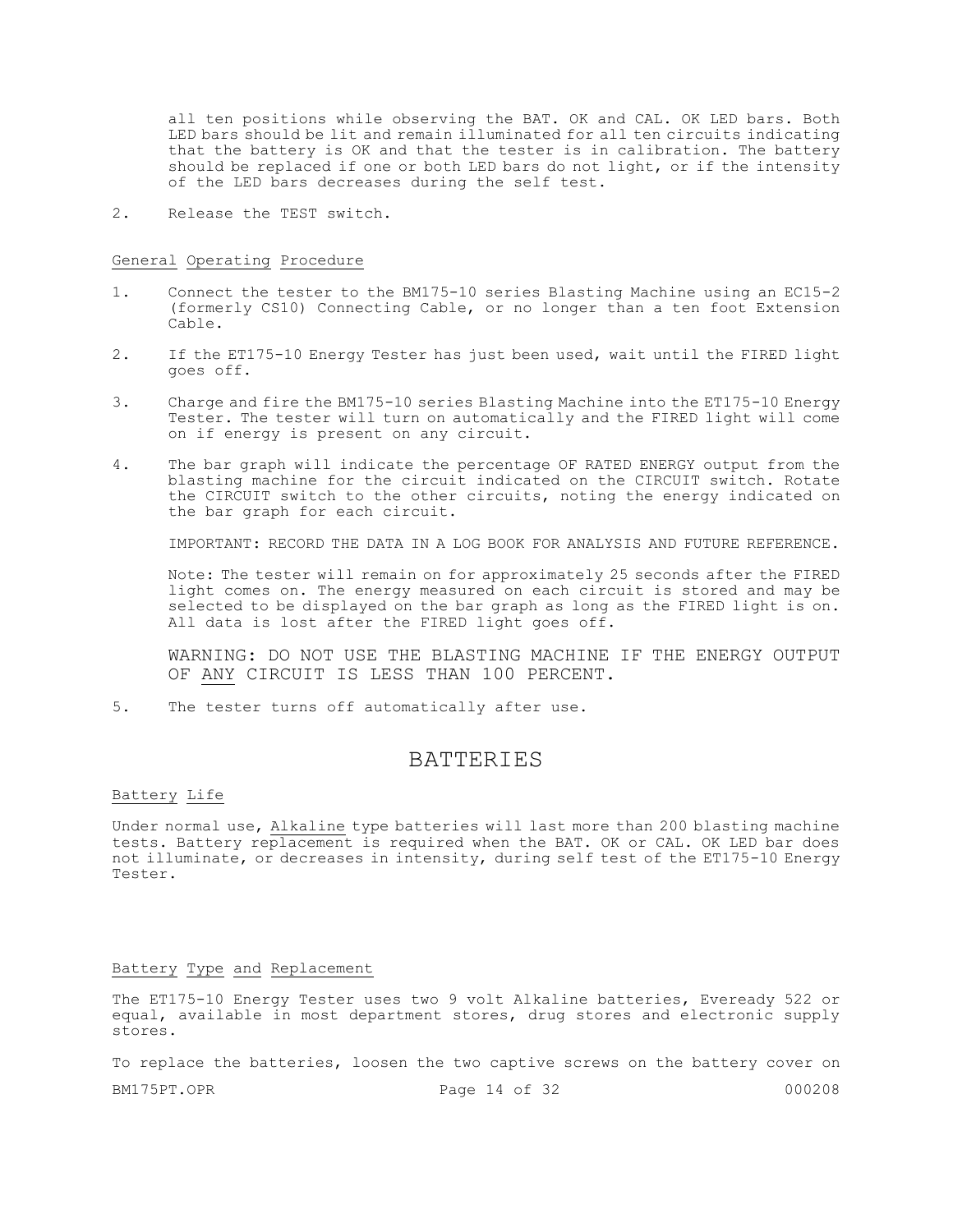the panel of the tester. Remove the battery cover. Remove the old batteries and insert the new alkaline batteries, observing polarity. After battery replacement, make sure that the gasket on the battery cover is sealing properly and that the two captive screws are securely tightened.

WARNING: USE ONLY ALKALINE TYPE BATTERIES. Do not use carbon-zinc or any other type batteries as they do not have the capacity to operate the ET175-10 Energy Tester.

CAUTION: OBSERVE POLARITY WHEN REPLACING THE BATTERIES. INCORRECT POLARITY WILL DAMAGE THE BLASTING MACHINE.

CAUTION: EXAMINE BATTERIES AT LEAST EVERY 3 MONTHS FOR CHEMICAL LEAKAGE. REPLACE BATTERIES AT LEAST YEARLY EVEN IF NOT EXHAUSTED. REMOVE BATTERIES FROM THE ENERGY TESTER IF IT IS NOT GOING TO BE USED FOR TWO OR MORE MONTHS.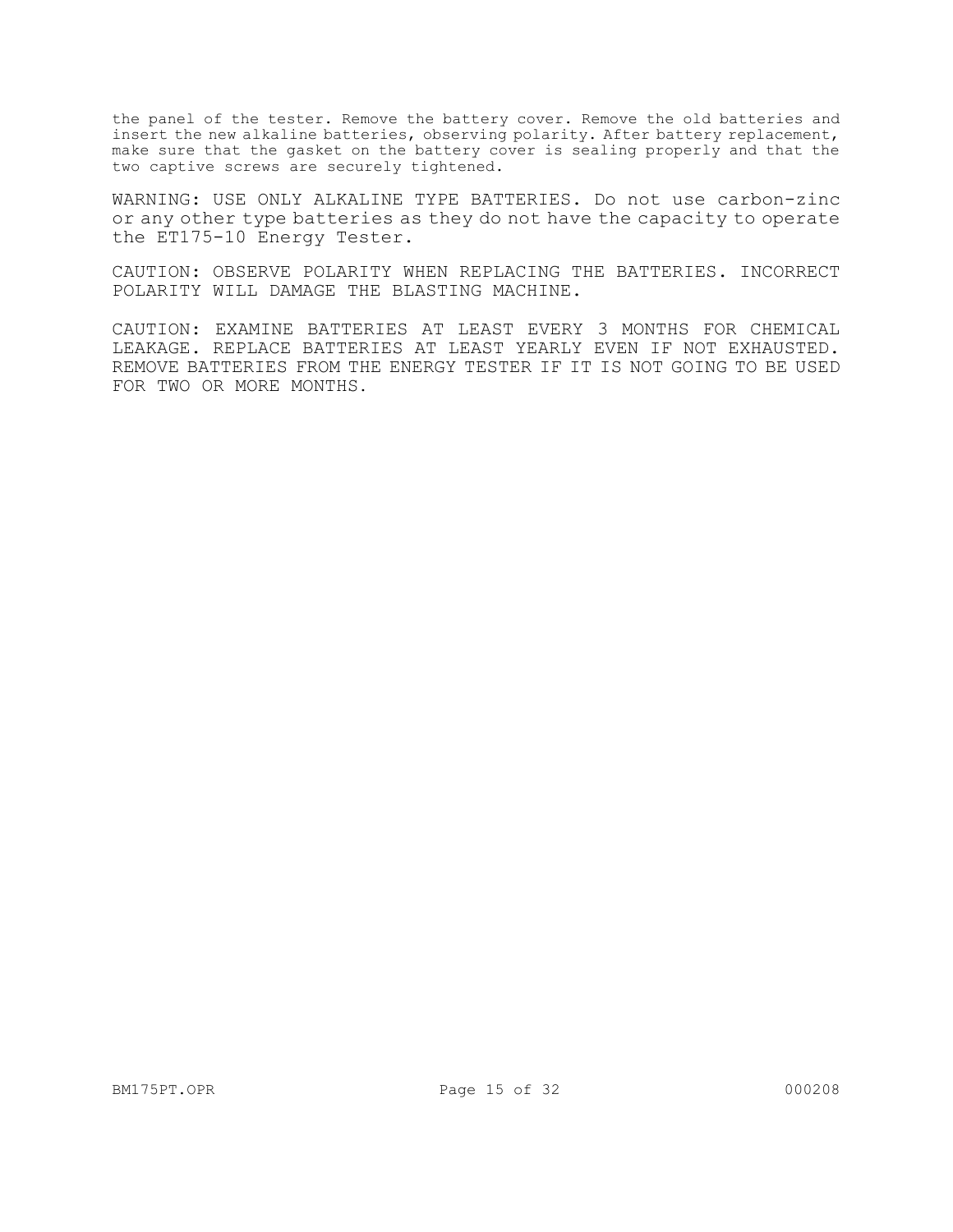## APPENDIX B

## BO1999-10 BLASTER'S OHMMETER

## GENERAL INFORMATION

The REO BO1999-10 Blaster's Ohmmeter provides nominal values of circuit resistance on a large easy-to-read digital display. A rotary switch selects one of ten sequential blasting cable circuits, or selects the two terminals on the ohmmeter for single circuit testing. The BO1999-10 Blaster's Ohmmeter measures resistance of  $0$  - 1999 ohms in one ohm increments, with an accuracy of  $+1$  ohm. The maximum test current is 2 milliamperes. The ohmmeter turns on automatically when a circuit is detected, and turns off automatically when the circuit is disconnected.

#### OPERATION

#### Operational Test

- 1. Do not connect a sequential blasting cable to the BO1999-10 Blaster's Ohmmeter until this Operational Test has been performed.
- 2. Short the SINGLE CIRCUIT terminals on the ohmmeter with a short piece of wire.
- 3. Rotate the CIRCUIT switch to the SINGLE position. The ohmmeter should turn on and indicate  $000 (+/- 1)$  ohm.
- 4. If the battery is in need of replacement, BAT appears on the display.
- 5. Rotate the CIRCUIT switch to positions 1 10. The ohmmeter should turn off and remain off for all positions.

#### General Operating Procedure

Note: The following procedure is intended as a guide only, and each user must prepare and verify his own procedure consistent with Local, State, and Federal regulations. Complete Operating Instructions appear in the lid of the BO1999-10 Blaster's Ohmmeter.

CAUTION - USE OF THIS EQUIPMENT REQUIRES THAT THE OPERATOR HAS BEEN TRAINED AND CERTIFIED IN BLASTING TECHNIQUES.

WARNING: BATTERIES ALONE CAN FIRE ELECTRIC DETONATORS. KEEP BATTERIES AWAY FROM THE BLASTING CIRCUITS.

WARNING: KEEP THE BLASTING CIRCUITS (SEQUENTIAL BLASTING CABLE AND SINGLE CIRCUITS) SHUNTED WHEN NOT CONNECTED TO THE OHMMETER. MINIMIZE THE TIME THE BLASTING CIRCUITS ARE CONNECTED TO THE OHMMETER BY TAKING

BM175PT.OPR 2000208 Page 16 of 32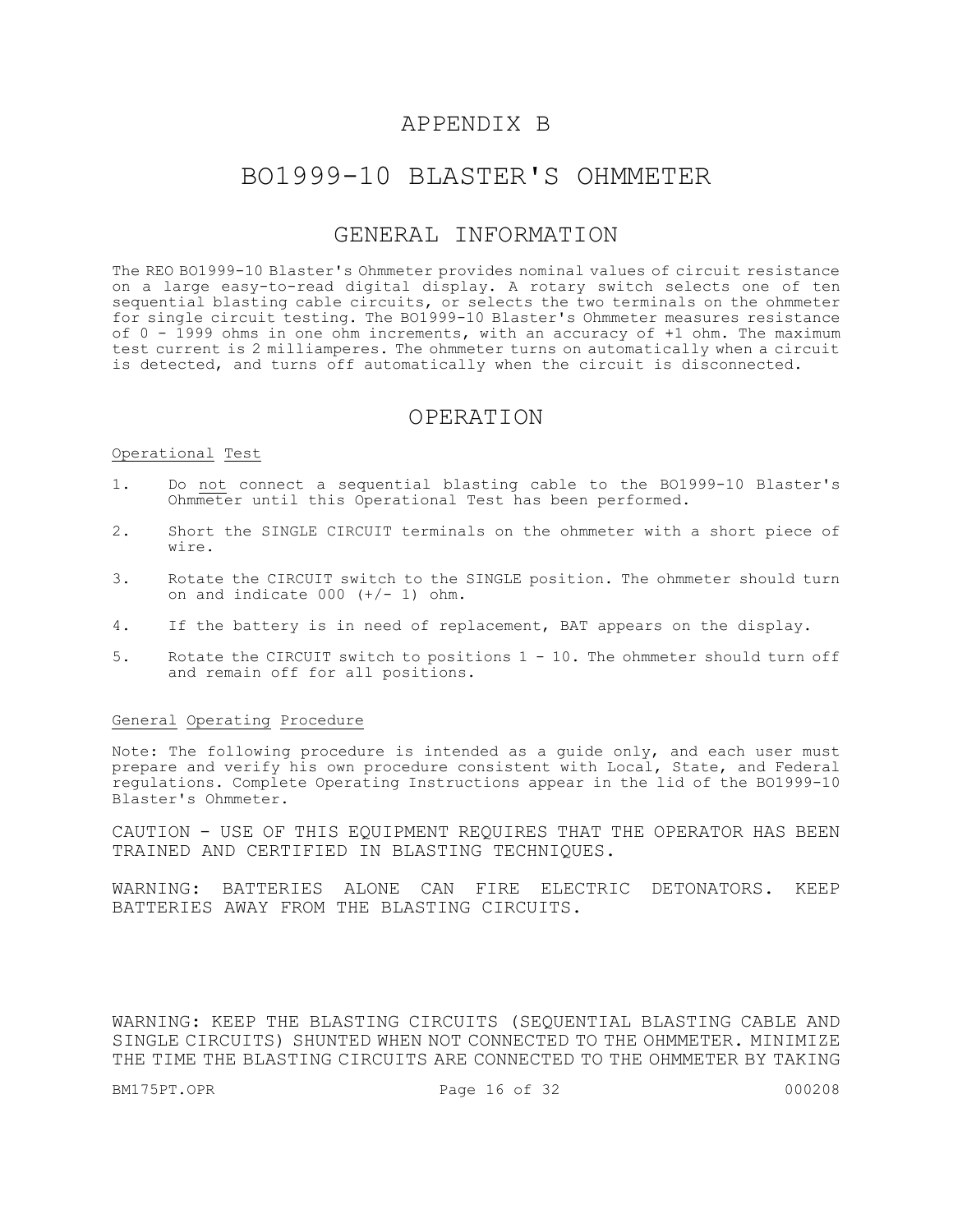RESISTANCE VALUES QUICKLY. RECORD THE DATA IN A LOG BOOK FOR ANALYSIS AND FUTURE REFERENCE.

Sequential Circuit Testing

- 1. Perform the Operational Test.
- 2. Verify that all personnel have been removed from the blast area and that the electric detonator circuits are ready to be checked.
- 3. Connect the sequential blasting cable to the CABLE 1-10 connector on the BO1999-10 Blaster's Ohmmeter.
- 4. Rotate the CIRCUIT switch to positions 1 through 10, noting the resistance displayed for each circuit.

Note: 1--- will be displayed if the resistance exceeds 1999 ohms.

5. Disconnect and shunt the sequential blasting cable after testing.

#### Single Circuit Testing

- 1. Perform the Operational Test.
- 2. Connect the blasting circuit to the SINGLE CIRCUIT terminals on the BO1999-10 Blaster's Ohmmeter.
- 3. Rotate the CIRCUIT switch to the SINGLE position. Note the resistance displayed.

Note: 1--- will be displayed if the resistance exceeds 1999 ohms.

4. Shunt the blasting circuits after testing.

#### **BATTERY**

#### Battery Life

Under normal use, an Alkaline type battery will last more than 2000 hours of operation. During use of the ohmmeter, BAT will appear on the display when the battery is in need of replacement.

#### Battery Type and Replacement

The BO1999-10 Blaster's Ohmmeter uses one 9 volt Alkaline battery, Eveready 522 or equal, available in most department stores, drug stores, and electronic supply stores.

To replace the battery, loosen the two captive screws on the battery cover on the top panel of the tester. Remove the battery cover. Remove the old battery and insert the new alkaline battery, observing polarity. After battery replacement, make sure that the gasket on the battery cover is sealing properly and that the two captive screws are securely tightened.

BM175PT.OPR 2000208 Page 17 of 32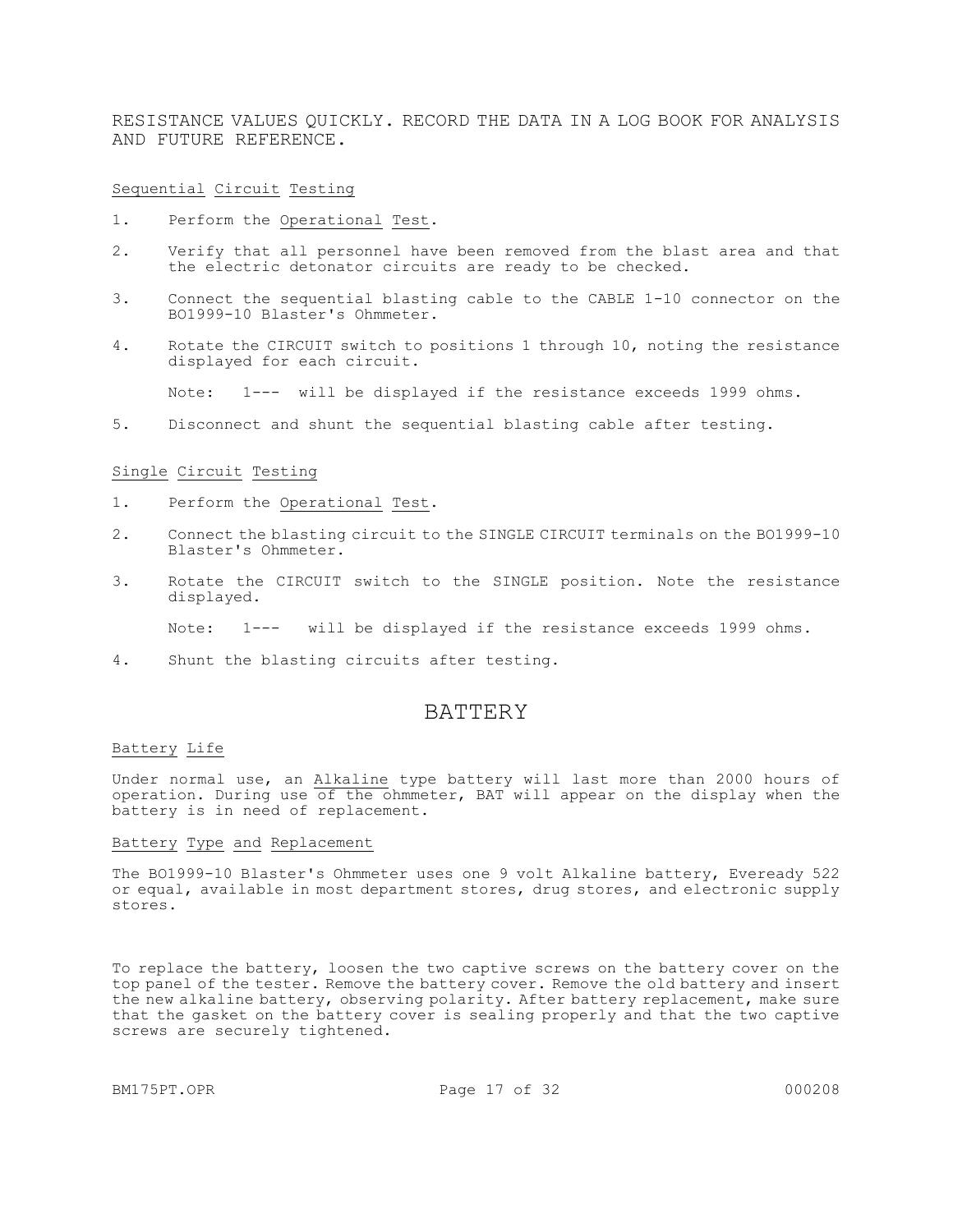WARNING: USE ONLY AN ALKALINE TYPE BATTERY. Do not use a carbon-zinc type battery as it does not have the capacity to operate the B01999-10 Blaster's Ohmmeter.

CAUTION: OBSERVE POLARITY WHEN REPLACING THE BATTERY. INCORRECT POLARITY WILL DAMAGE THE BLASTING MACHINE.

CAUTION: EXAMINE BATTERY AT LEAST EVERY 3 MONTHS FOR CHEMICAL LEAKAGE. REPLACE THE BATTERY AT LEAST YEARLY EVEN IF NOT EXHAUSTED. REMOVE THE BATTERY FROM THE BLASTER'S OHMMETER IF IT IS NOT GOING TO BE USED FOR TWO OR MORE MONTHS.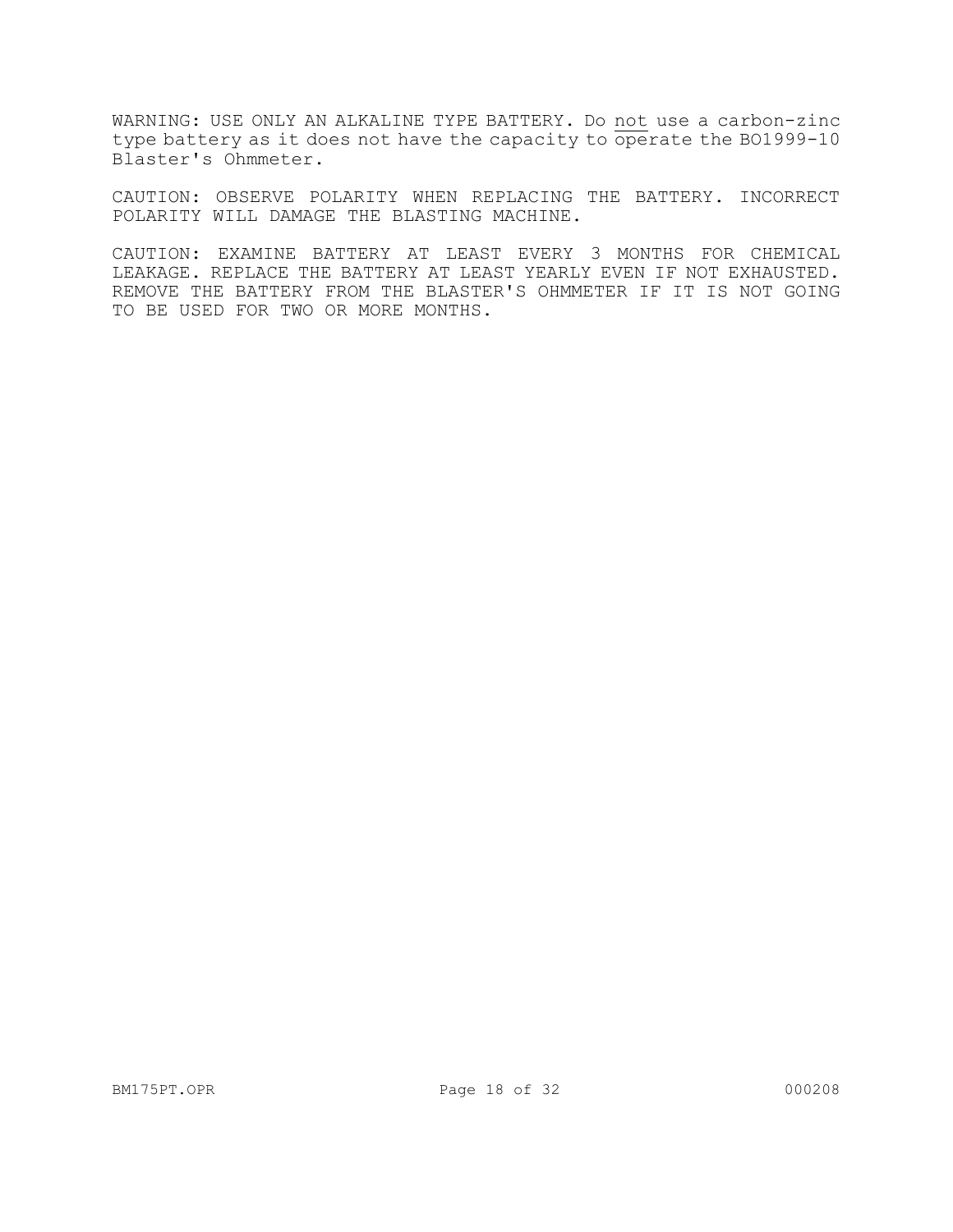## APPENDIX C

## BMS-10 BLASTER'S MULTIMETER SWITCH

## GENERAL INFORMATION

The Research Energy of Ohio, Inc. (REO) model BMS-10 Blaster's Multimeter Switch is to aid in checking for errors and broken wires in multiple blast circuits.

The BMS-10 Blaster's Multimeter Switch provides easy connection of a BO1999-1 Blaster's Ohmmeter or an approved Blaster's Multimeter or a Blasting Galvanometer to the electric detonator circuits for measurement of electric detonator circuit resistance.

The electric detonator circuit to be tested is selected by the CAP CIRCUIT rotary switch on the BMS-10 Blaster's Multimeter Switch.

The blasting cable is inserted into the connector at the bottom of the BMS-10 Blaster's Multimeter Switch after the shot is wired, but prior to using the Blasting Machines. Select the electric detonator circuit to be tested with the CAP CIRCUIT rotary switch. The resistance of the electric detonator circuit is measured using an approved Blasting Galvanometer or Blaster's Multimeter connected to the two multimeter terminals (jacks) located at the top end of the BMS-10 enclosure.

WARNING: ALL DETONATOR CIRCUITS ARE OPEN (NOT SHUNTED) WHEN THE BLASTING CABLE IS CONNECTED TO THE BMS-10 BLASTER'S MULTIMETER SWITCH.

WARNING: THE BLASTING CABLE IS TO BE CONNECTED TO THE BMS-10 BLASTER'S MULTIMETER SWITCH ONLY WHEN TESTING THE ELECTRIC DETONATOR CIRCUITS. WHEN TESTING IS COMPLETE, DISCONNECT THE CABLE FROM THE BMS-10 BLASTER'S MULTIMETER SWITCH AND RECONNECT IT TO THE SHUNTED SOCKET ON THE CABLE REEL.

### OPERATION

#### Operational Test

- 1. Insert any REO Load Plug into the socket marked BLASTING CABLE located at the bottom of the BMS-10 Blaster's Multimeter Switch.
- 2. Connect an approved Blaster's Multimeter or Blasting Galvanometer to the meter terminals located at the top end of the BMS-10 Blaster's Multimeter Switch.
- 3. Rotate the CAP CIRCUIT switch to each circuit while observing the Blaster's Multimeter or Blasting Galvanometer for each circuit. These instruments will measure the nominal resistance in each of the ten circuits. The following are the nominal resistance for the REO Load Plugs.

BM175PT.OPR 2000208 Page 19 of 32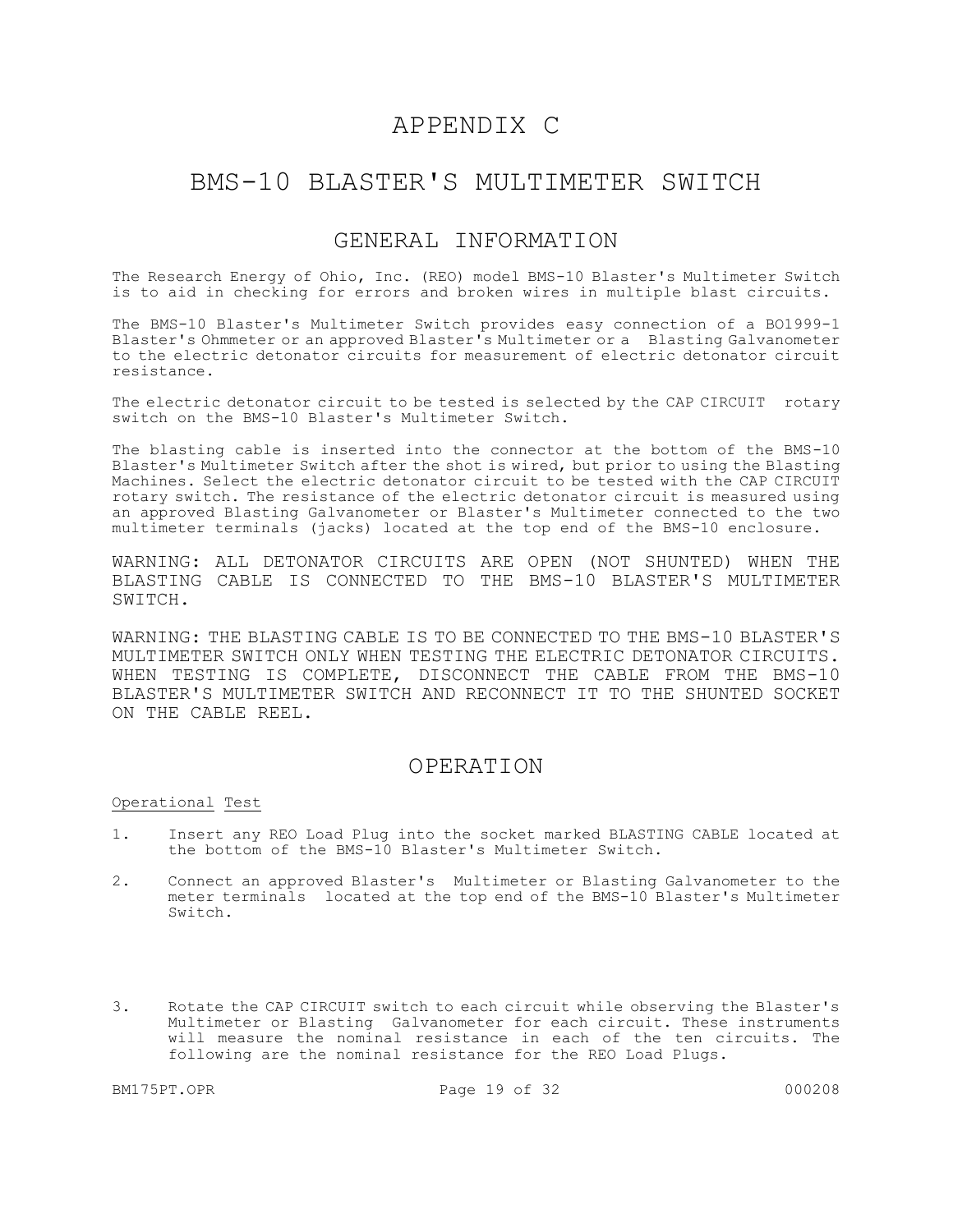AD3 ........ 68 ohms AD4 ....... 110 ohms AD5 ....... 160 ohms AD6 ....... 220 ohms

If a circuit tests faulty, rightist, using a different load plug as the fault may be in the load plug and not in the tester.

4. Upon completion of the operational test, remove the REO load plug.

#### General Operating Procedure

Note: The following procedure is intended as a guide only, and each user must prepare and verify his own procedure consistent with Local, State and/or Federal safety laws, rules and regulations.

- 1. Verify that all personnel have been removed from the blast area and that the electric detonator circuits are ready to be checked.
- 2. Remove the blasting cable plug from the shunted socket on the cable reel and insert it into the socket marked BLASTING CABLE located at the lower end on the BMS-10 Blaster's Multimeter Switch enclosure.
- 3. Connect a BO1999-1 Blaster's Ohmmeter or an approved blaster's multimeter or blasting galvanometer to the BLASTER'S MULTIMETER terminals located at the end of the BMS-10 Blaster's Multimeter Switch enclosure.

WARNING: USE ONLY METERS APPROVED FOR BLASTING TO MEASURE ELECTRIC DETONATOR CIRCUIT RESISTANCE. DO NOT USE REGULAR MULTIMETERS.

4. Rotate the CAP CIRCUIT switch through each of its 10 positions while observing the ohmmeter for the resistance of each of the 10 circuits.

 The detonator circuit resistance (consisting of electric detonator resistance plus the blasting cable resistance) should be as follows for the REO Blasting Machines.

> BM75 .......... 75 ohms or less BM125 .......... 125 ohms or less BM175 .......... 175 ohms or less BM225 .......... 225 ohms or less

Note: If the calculated resistance does not match the measured resistance, a short circuit, broken detonator wire, defective cable, or a wiring error exists.

5. Upon completion of testing rotate the CAP CIRCUIT switch to OFF. Remove the blasting cable from the BMS-10 Blaster's Multimeter Switch socket and insert it into the SHUNTED socket on the cable reel.

BM175PT.OPR 20 of 32 000208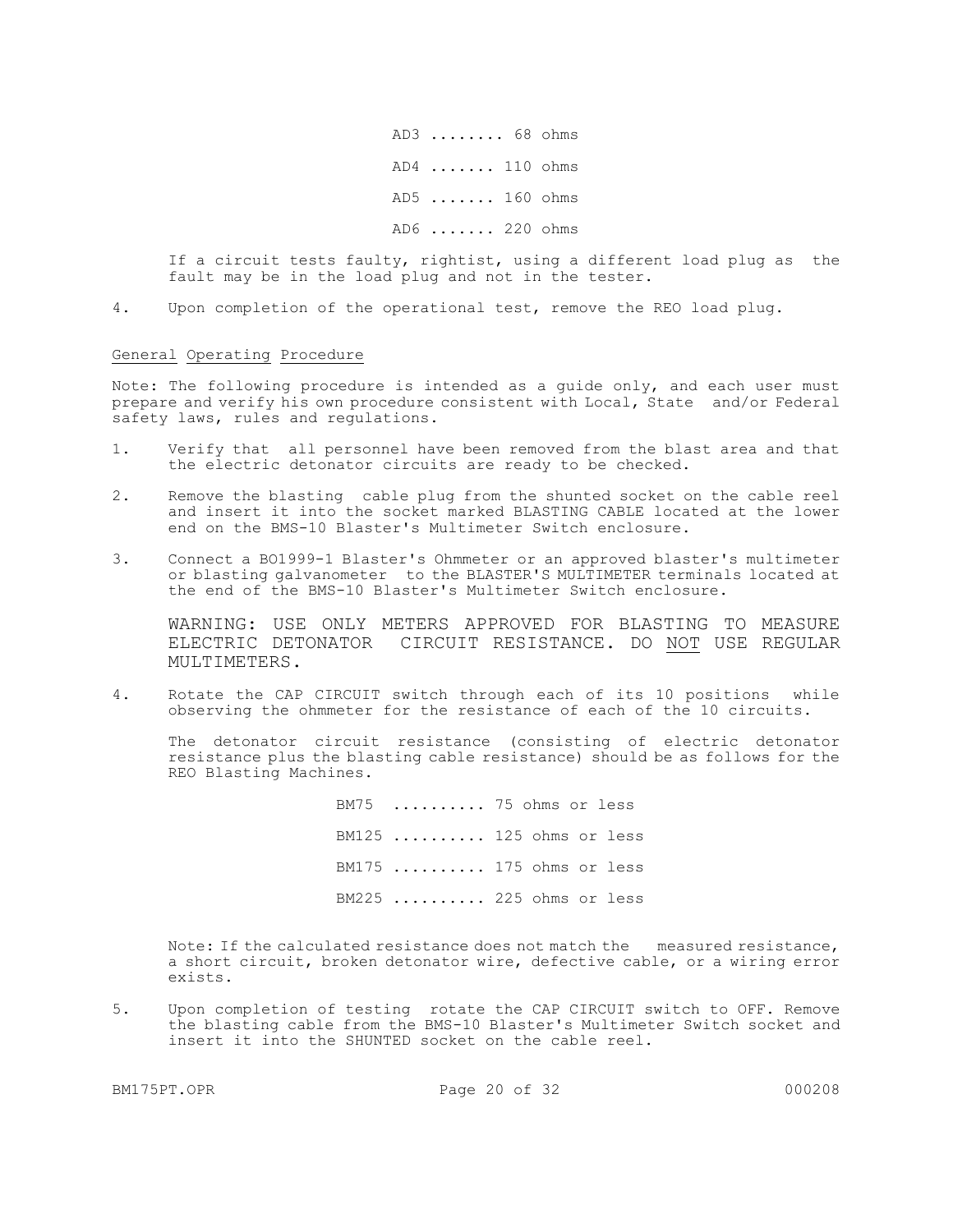## APPENDIX D

## EXTENSION CABLE AND TERMINAL BOARD

## GENERAL DESCRIPTION

The extension cable and terminal board are the fragile parts of the system, and are considered expendable. The life expectancy is dependent on the conditions to which they are subjected and subsequent care. It is vital that the extension cable and terminal board be inspected and maintained after each blast.

The multi conductor cable used to make an extension cables consist of twelve #22 gauge tinned copper stranded wire color coded conductors. The outer jacket of the cable is yellow PVC. Should the cable be damaged or severed and a field repair is necessary, it may be spliced (solder joint preferred but a mechanical crimp joint acceptable) and taped, matching color to color and adhering to standard electrical repair procedures.

The multi conductor cable used is designed to provide 10 separate circuits of 1 conductor each and 2 common grounds (returns) for all 10 circuits. The color code of the circuits is as follows:

| Circuit # Wire Color             |                                    |
|----------------------------------|------------------------------------|
| $1 \ldots \ldots \ldots$ Red     |                                    |
| 2                                | White                              |
| $3$ Blue                         |                                    |
| $4 \ldots \ldots \ldots$ . Pink  |                                    |
| $5$ Gray                         |                                    |
| $6 \ldots \ldots \ldots$ . Green |                                    |
|                                  | $7$ Orange                         |
|                                  | 8  Yellow                          |
| $9 \ldots \ldots \ldots$ Black   |                                    |
|                                  | 10  Purple                         |
|                                  | Ground  Light Brown and Dark Brown |
|                                  | (Two wires connected together)     |

The TB15 Terminal Board and EC15-500 or EC15CW-500 Extension Cable allow for easy connection of the electric detonators and hookup wires to the blasting machine output circuits and to remove the blaster and blasting machine to a safe distance from the blast area. The TB15 Terminal Board consist of 20 binding posts (two for each circuit) and a socket. The AD5 Load or Test Plug inserted into this socket provides the shunting requirement during connection of the electric detonators to the terminal board. For safety, the terminal board must always be used with an extension cable. The EC15-500 and EC15CW-500 Extension Cables are 500 feet long (other lengths are available) and each has plugs on both ends. The EC15 cable has PVC insulation. The EC15CW cable has thermoplastic rubber insulation for cold weather applications. One end of the extension cable plugs into the socket on the TB15 Terminal Board and the other end plugs into the cable socket on the blasting machine. The EC15-500 and EC15CW-500 Extension Cables can only be used with the TB15 Terminal Board. However, an EC1O-500 Extension Cable and a CS1O Cord Set may be used in place of an EC15-500 Extension Cable.

### CABLE CHARACTERISTICS

The EC1O-500, EC10CW-500, EC15-500 and EC15CW-500 Extension Cables all have the

BM175PT.OPR 21 of 32 000208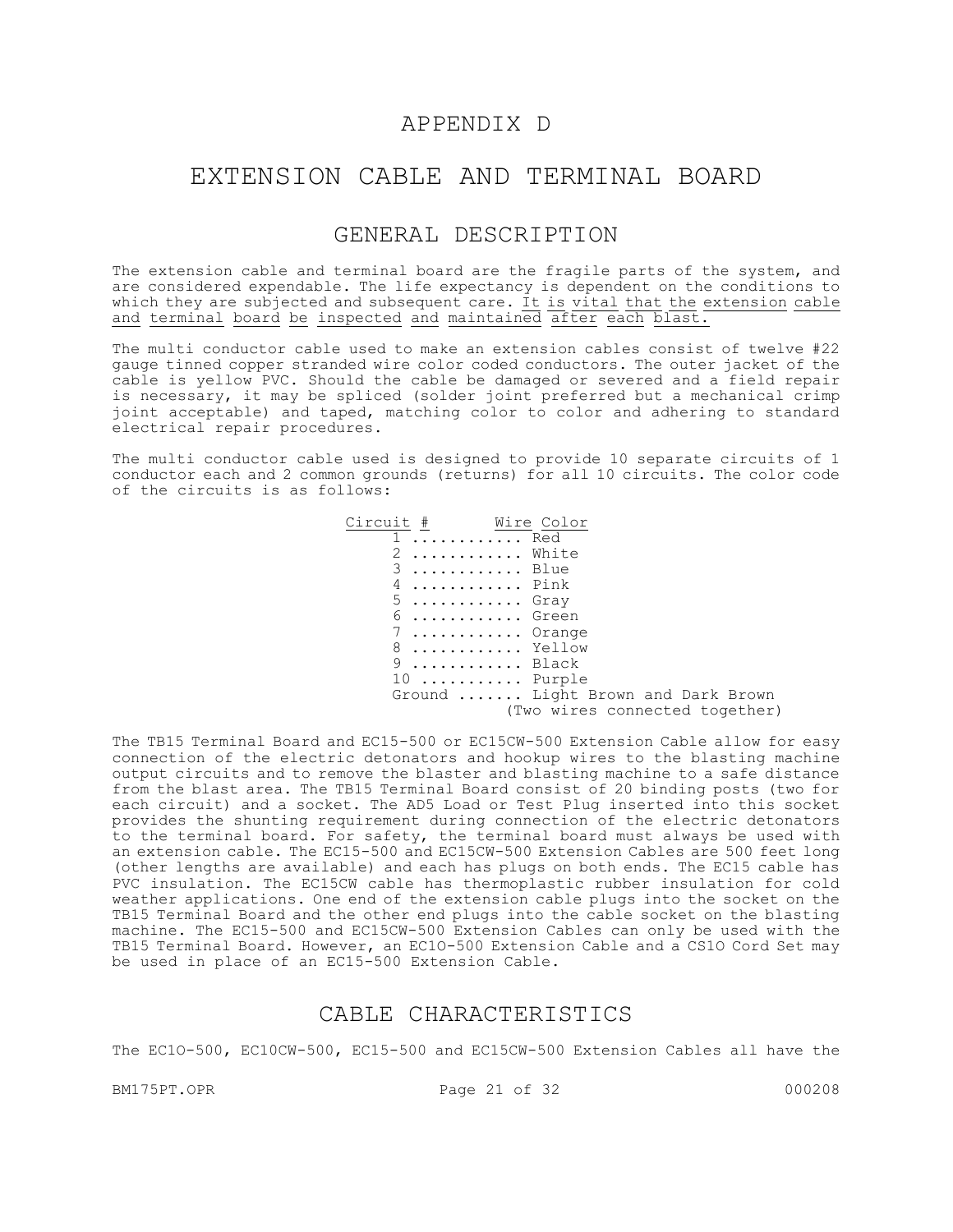same circuit resistance of a nominal 12 ohms, but may vary slightly  $(+/- 1$  ohm) due to wire alloys, exact gauge, and meter accuracy.

The two ground conductors in the extension cable are connected at the plug and at the socket of the extension cable.

## CONDITIONS WHICH CAUSE CABLE FAILURE

- 1. If the cable or terminal board is pulled or jerked by the blast, they may weaken and break or become intermittent. Also, this occurrence may disconnect the leading wires to the electric detonators. To prevent this, allow enough hookup wire or leg wire to wrap around a small 10 to 15 pound rock. The rock will be jerked instead of the cable or terminal board. See APPENDIX F for methods of preventing lead line breakage and equipment damage.
- 2. Reeling or pulling the cable through loose rocks or soil can also the cable. Care must be taken to prevent the cable and the connectors from catching in rock piles or crevices.

WARNING: IF UNCERTAIN RESISTANCE EXIST AND ARE NOT CORRECTED, A MISFIRE MAY OCCUR.

## EXAMPLE OF FIELD CHECK PROCEDURE

Note: The following example is provided as a training exercise and a method by which to approach blasting in a professional manner. The resistance values shown are approximate. Also, expect multimeters and galvanometers to differ. Check the manufacturers' specifications regarding the accuracy of the instruments. Each user must prepare and verify his own procedure consistent with Local, State, and Federal regulations.

Example:

- 1. Assume that each of the 10 blasting circuits is to have 10 electric detonators with 80 ft. leg wires and that each electric detonator has a resistance of 3 ohms.
- 2. Assume that extra hookup wire per circuit (to connect the electric detonator leg wires to the terminal board) is 2 ohms.
- 3. Before connecting the electric detonator wires to the terminal board, measure the total circuit using a BO1999-1 Blaster's Ohmmeter, a BO1999-10 Blaster's Ohmmeter or an approved blasting galvanometer.

WARNING: USE ONLY METERS APPROVED FOR BLASTING TO MEASURE ELECTRIC DETONATOR CIRCUIT RESISTANCE. DO NOT USE REGULAR MULTIMETERS.

- A. The resistance of the electric detonator circuit should be  $10 \times 3 + 2 = 32 \text{ ohms}.$
- B. If the resistance measured in each of the 10 circuits is not equal and/or is not near 32 ohms, check the circuit(s) in question for shorted electric detonator wires, wiring errors (such as a mismatch of wires at a multi deck type shot) or lead wires touching at the

BM175PT.OPR 22 of 32 000208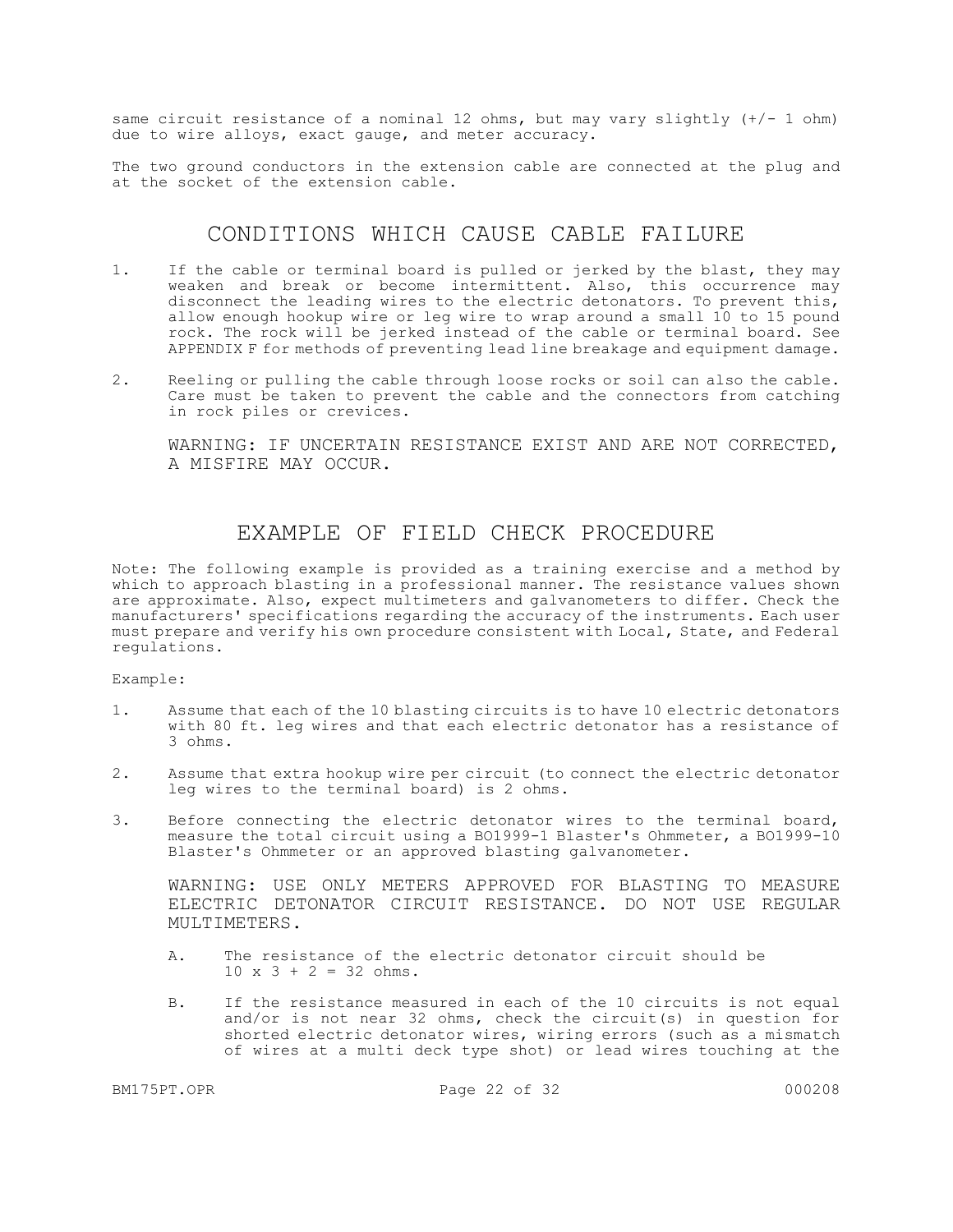splices.

WARNING: IF UNCERTAIN RESISTANCE EXIST AND ARE NOT CORRECTED, A MISFIRE MAY OCCUR.

4. After verifying the resistance of each circuit, connect the electric detonator wires to the terminal board.

CAUTION: EACH CIRCUIT MUST HAVE ITS OWN RETURN WIRE CONNECTED TO THE BLACK TERMINAL OF THE TERMINAL BOARD. The use of a single electrical return wire is contrary to accepted methods and may cause a misfire or excessive bench movement thus breaking hookup wires and interrupting the sequence prematurely.

WARNING: DO NOT CONNECT A CIRCUIT BETWEEN TWO RED OR BETWEEN TWO BLACK TERMINALS. Visually check that each circuit is connected between a pair of RED and BLACK terminals on the terminal board.

5. Use a BO1999-10 Blaster's Ohmmeter (see APPENDIX B) or a BMS-10 Blaster's Multimeter Switch and a BO1999-1 Blaster's Ohmmeter, a blaster's multimeter or a blasters galvanometer (see APPENDIX C) to measure the resistance of each of the 10 circuits.

| Ά. | The resistance of each circuit should be: |         |
|----|-------------------------------------------|---------|
|    | 10 electric detonators @ 3 ohms each      | 30 ohms |
|    | Hookup wire                               | 2 ohms  |
|    | Cable resistance                          | 12 ohms |
|    | Terminal board resistance                 | 0 ohms  |
|    |                                           |         |

44 ohms

B. Observe the same actions and warnings stated on previous page.

## CHECKOUT AND REPAIR

Note: The following procedure is intended as a guide for field checkout of cables and terminal boards using accessories normally purchased with the blasting machine. Actual circuit resistance may be determined using a BO1999-10 Blaster's Ohmmeter or a BMS-10 Blaster's Multimeter Switch and a BO1999-1 Blaster's Ohmmeter or blaster's multimeter (USE ONLY APPROVED MULTIMETERS IN AND NEAR BLAST AREAS) connected to the BMS-10 Blaster's Multimeter Switch (See APPENDIX C). When the cable and terminal board are new and occasionally thereafter, each operator should check the equipment to determine the actual circuit resistance and to observe changes that indicate the need for repair.

#### Extension Cable Checkout

- 1. Unwind the cable and inspect it for visual damage. Look particularly for cuts, tears, kinks, punctures, smashed areas, severed wires and improvised splices have all damaged areas properly repaired.
- 2. Check all connectors carefully. All pieces must lock tight to each other. If any part can be turned loose from its mating part by hand, the connector should be replaced.
- 3. Connect one end of the Extension Cable to be tested to a BO1999-10 Blaster's

BM175PT.OPR 23 of 32 000208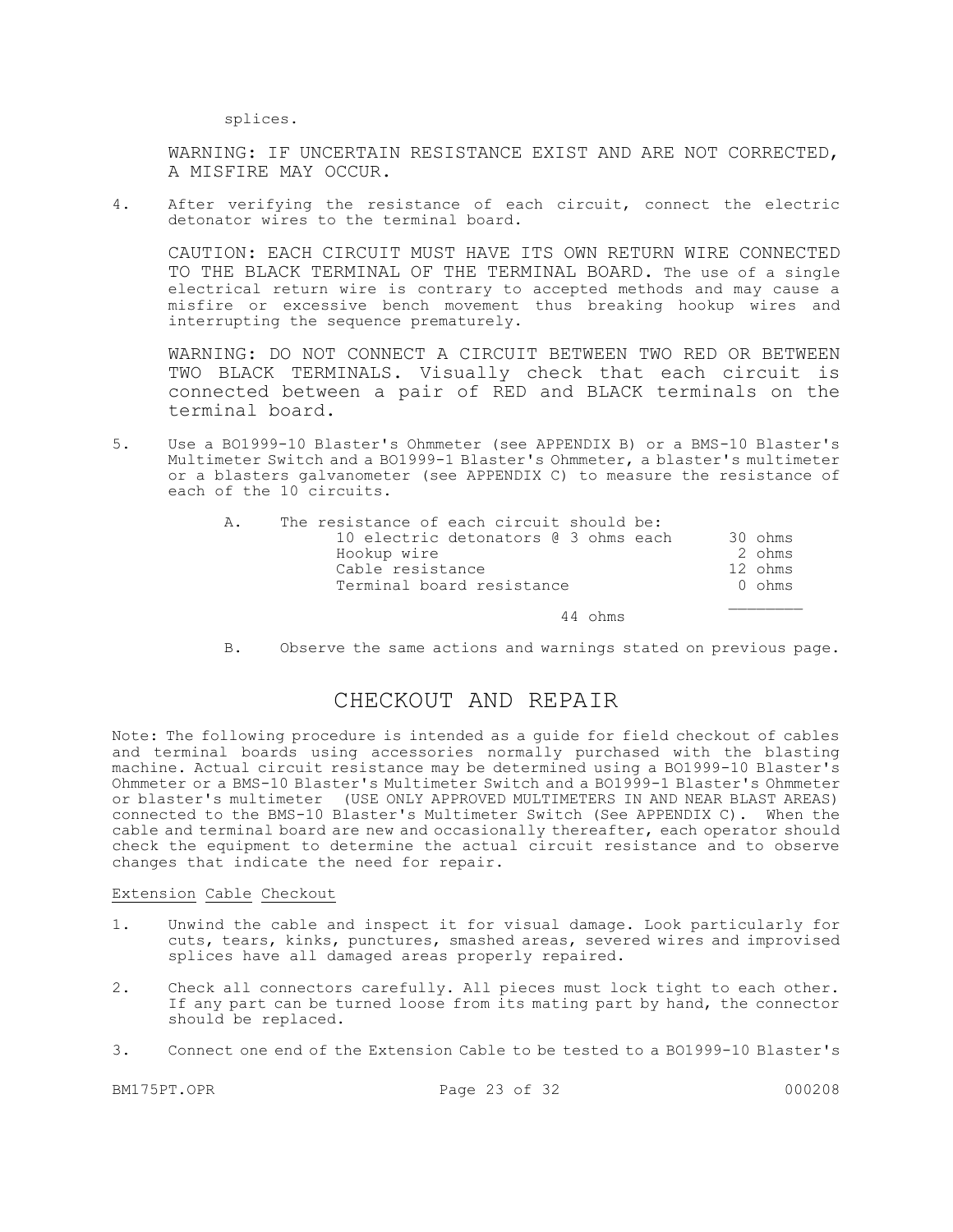Ohmmeter (See APPENDIX B) or to a BMS-10 Blaster's Multimeter Switch (See APPENDIX C).

- 4. Connect the other end of the Extension Cable to a TB15 Terminal Board that has been tested and found to be in good working order.
- 5. Connect a jumper wire of 22 gauge or heavier across the circuit #1 terminals only on the terminal board, leaving all other pairs of terminals open.
- 6. Rotate the CIRCUIT switch on the BO1999-10 Blaster's Ohmmeter or the CAP CIRCUIT switch on the BMS-10 Blasters Multimeter Switch to #1.
- 7. Observe the resistance indicated on the ohmmeter.
	- A. The resistance should be  $12$   $(+/- 1)$  ohm for a 500 ft. cable.
	- B. Continue observing the ohmmeter and flex the cable where it comes out of the connector in both vertical and horizontal directions. A flicker or change in the resistance indicates a broken or shorted circuit.
	- C. Continue observing the ohmmeter and flex the cable along the entire length. A flicker or change in the resistance indicates a broken or shorted circuit.
- 8. Rotate the CIRCUIT switch to the next circuit.
	- A. The ohmmeter should indicate infinite resistance (open circuit).
	- B. Continue observing the ohmmeter and flex the cable where it comes out of the connector in both vertical and horizontal directions. A flicker or change in the resistance indicates a shorted circuit.
	- C. Continue observing the ohmmeter and flex the cable along the entire length. A flicker or change in the resistance indicates a shorted circuit.
- 9. Rotate the CIRCUIT switch to the next detonator circuit and repeat step 8 above until all detonator circuit positions have been tested. If the ohmmeter indicates any resistance in any position other than the circuit that is jumpered on the Terminal Board, the circuit(s) is shorted.

Important: The ohmmeter may momentarily indicate a resistance when the CAP CIRCUIT switch is rotated. This is normal, and does not indicate a shorted circuit.

- 10. Rotate the CIRCUIT switch to the #2 position.
- 11. Remove the jumper wire from the terminals on the terminal board and connect it to the next higher circuit terminals only leaving all other pairs of terminals open.
- 12. Repeat Steps 5 through 11 until all circuits are tested.

#### Terminal Board Checkout

Terminal Boards are tested in the same manner as described above and are also plugged directly into the BO1999-10 Blaster's Ohmmeter or into the BMS-10 Blaster's Multimeter Switch. Check the boards for cracks and breaks and for loose, broken and bent binding posts. Repair all damage.

BM175PT.OPR 24 of 32 000208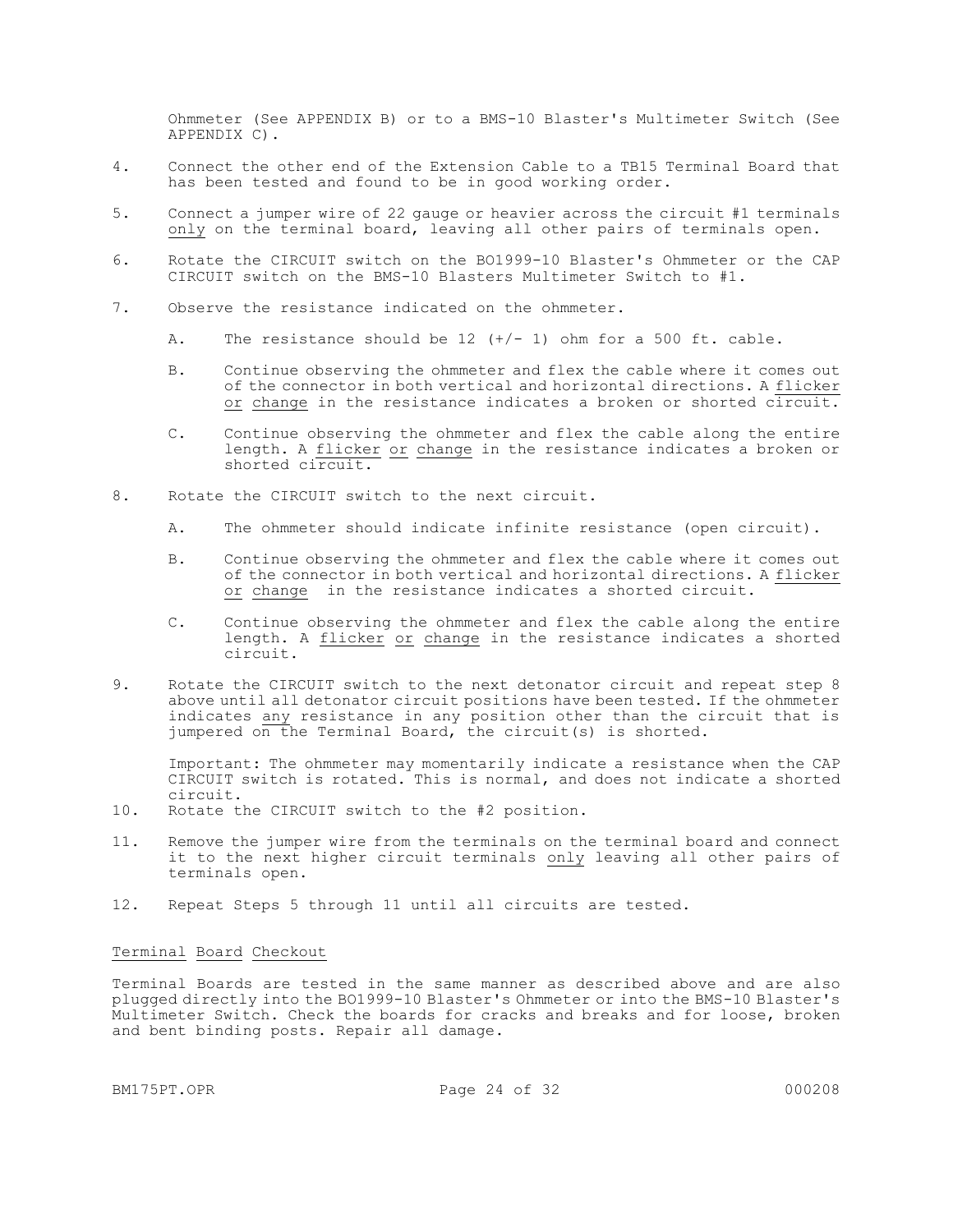#### Repair of Cables and Terminal Boards

Repair of cables and terminal boards is best performed at the factory. Temporary field repairs are, of course, necessary but these should always be permanently repaired as soon as possible by competent electricians or at the factory.

The correct way to splice the #22 gauge wire is to stagger the splices over approximately a 3" length of cable. The splice on each conductor should be 1/2" to 5/8" long and of the "lineman" type and be tightly wrapped with no wire ends protruding to pierce the insulation. Each splice should be soldered using rosin core "radio" solder. Each splice should be insulated using 1/8" diameter shrink tubing. The entire spliced area should then be taped with several overlapping layers using a good quality all weather vinyl tape such as Scotch brand #88.

WARNING: DO NOT OVERHEAT THE CONDUCTORS DURING SOLDERING. Use only a low wattage (60 watts or less) soldering iron with a 1/8" maximum tip size. Overheating the conductors causes the solder to "wick" along the length of the stranded wire which makes the conductor rigid and much more easily broken when flexed. Also, overheating causes the vinyl insulation to melt thus exposing the wires.

WARNING: DO NOT OVERHEAT THE CONDUCTORS OR INSULATION DURING SHRINKING OF THE SHRINK TUBING. DO NOT USE OPEN FLAMES FROM A MATCH OR GAS BURNER. Use a low temperature heat gun.

For repair, return the item to the factory at:

Research Energy of Ohio, Inc. 200 East Bluegrass Drive Norwalk, Ohio 44857

Phone:419-660-8832 Fax:419-660-8833 E-mail: repair@researchenergy.com Web: researchenergy.com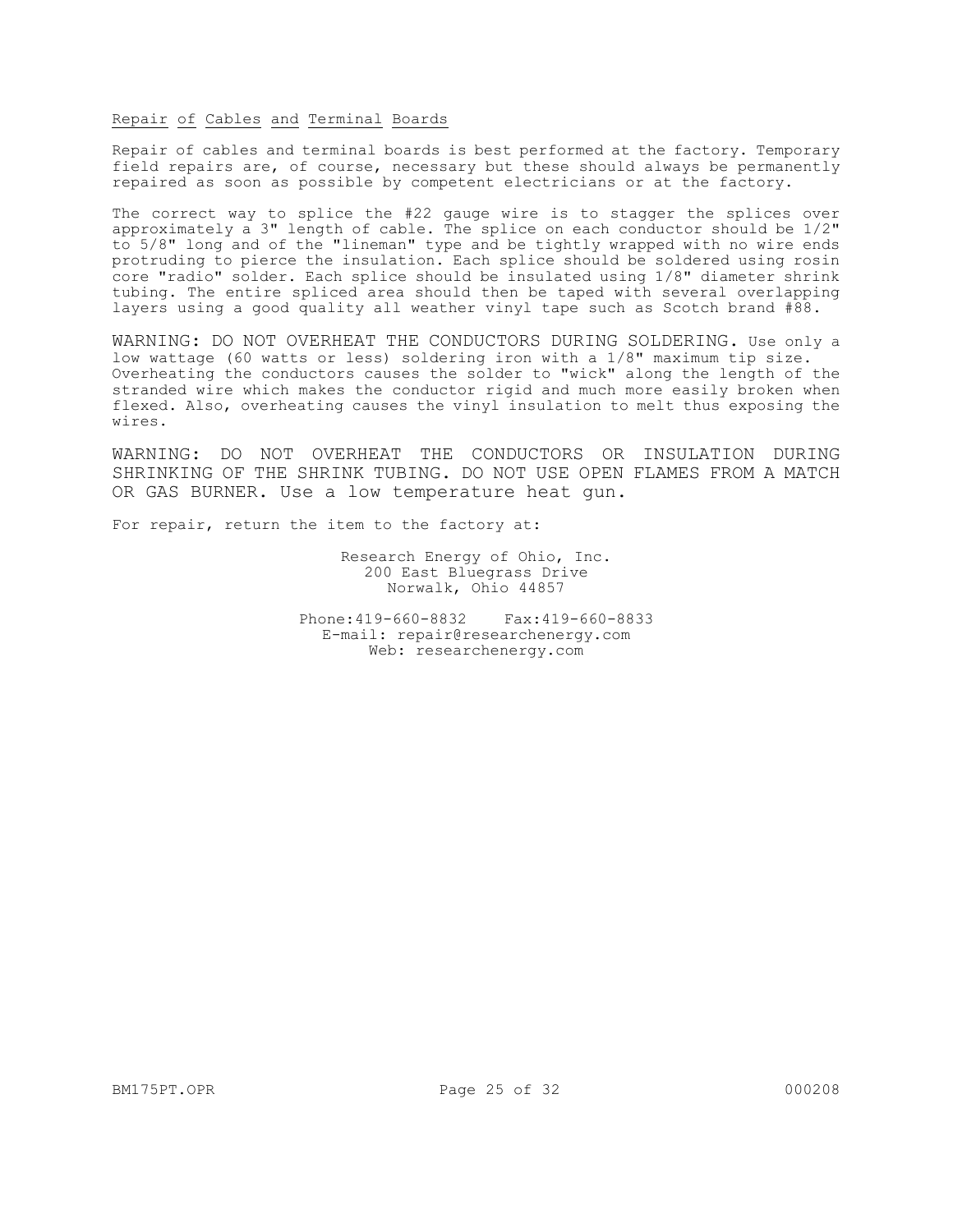## APPENDIX E

# FIELD CHECK FOR PROPER SEQUENCING, TIMING AND RELATIVE ENERGY OUTPUT OF SEQUENTIAL BLASTING MACHINES

The following test may be performed to verify that the blasting machine is sequencing properly and to provide a reasonable indication of the relative energy output of the blasting machine circuits.

Note: The ET175-10 Energy Tester (see APPENDIX A) is available and designed to measure the energy output (in percent of rated energy) of the BM175-10PT series blasting machine. However if the energy tester is not available, the following procedure provides a reasonable idea of the relative energy output (i.e., relative output between circuits of the same machine) of the blasting machine.

CAUTION: This test is not to replace actual energy output and timing measurements, which must be performed from time to time by more sophisticated equipment. Multimeters, voltmeters and other field instruments cannot respond accurately to the relatively short duration output pulse of the blasting machine and therefore cannot be used to determine if the output is normal.

- 1. Set all delay periods (timing between each CAP CIRCUIT) to 500 milliseconds.
- 2. Connect a 75 watt 120 volt standard incandescent lamp (use 10 lamps from the same manufacturer and of the same lot, if possible, to nullify variations between lamps) to each set of terminals on a TB15 Terminal Board. Use "pigtail" type sockets for easy connection to the terminal board.
- 3. Use an EC15-2 Extension Cable to connect the TB15 Terminal Board to the BLASTING CABLE socket on the blasting machine. (See item 5 below for using a longer extension cable.)
- 4. Charge and fire the blasting machine. Observe the lamps and note the sequence and the relative brightness of each compared to the others. One or more lamps significantly dimmer may indicate low energy output of that circuit. One or more lamps lighting out of sequence indicates a defective machine or terminal board.
- 5. Charge and fire the blasting machine again. Use a stop watch to measure the time between CAP CIRCUIT 1 and CAP CIRCUIT 10 lamp illumination. Divide the time measured by 9. The result should be 0.5 second.

CAUTION: This test only estimates the timing accuracy of the blasting machine because the method (using a stop watch) is limited in accuracy. However, it will indicate if a major timing error exists.

6. The above procedure may be performed with the terminal board connected to an extension cable and the extension cable connected to the blasting machine. The lamps will be dimmer because of the extension cable resistance, but the test is still valid. One or more lamps lighting out of sequence indicates a defective cable and/or terminal board if the blasting machine checked OK.

BM175PT.OPR 26 of 32 000208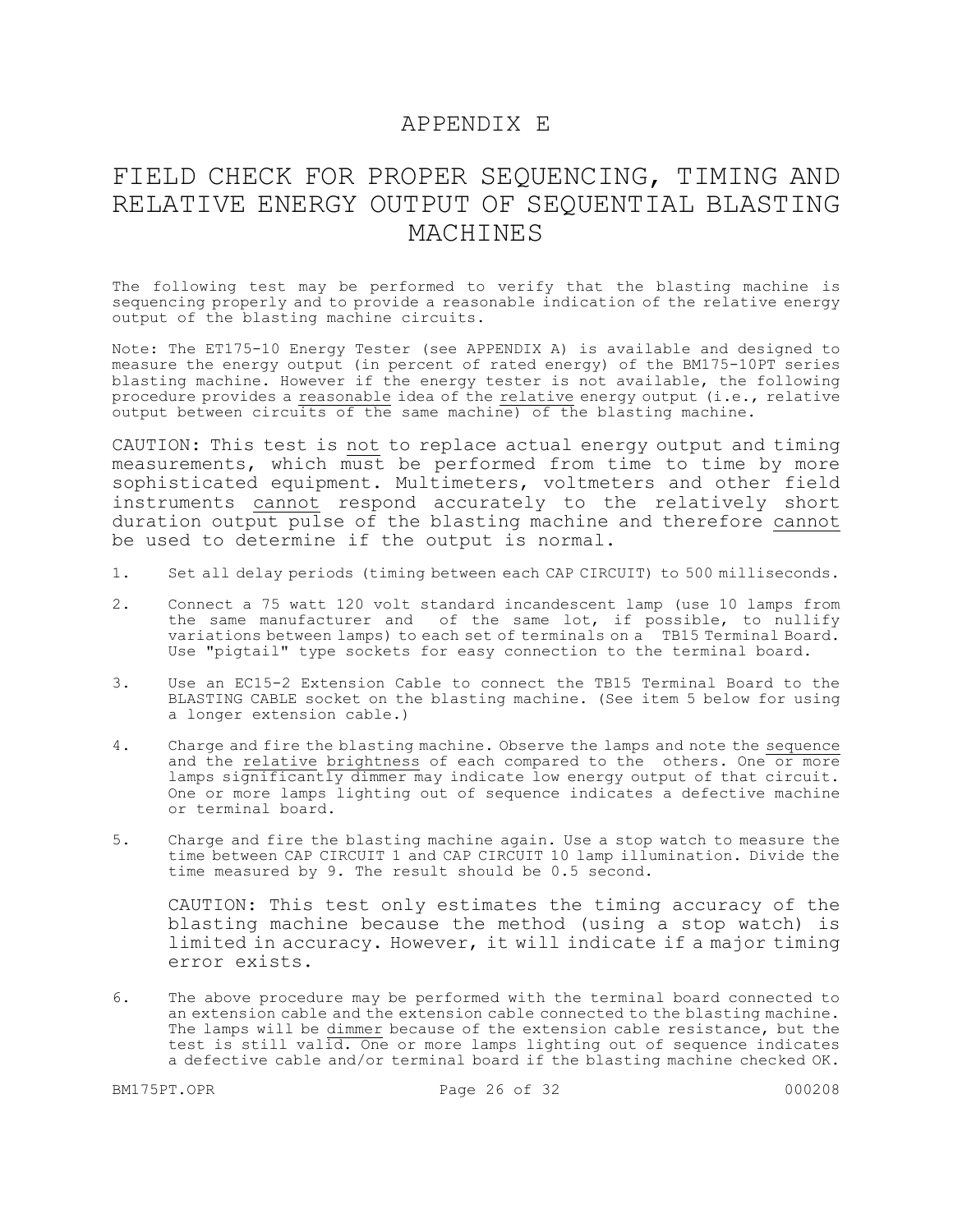7. To check if the blasting machine shuts down on an open circuit, remove the lamp in that circuit and repeat the above test. The CAP CIRCUIT indicator on the blasting machine corresponding to the open circuit and all indicators after the open circuit should be unlit. Also, all incandescent lamps after the open circuit should have remained unlit during sequencing of the blasting machine.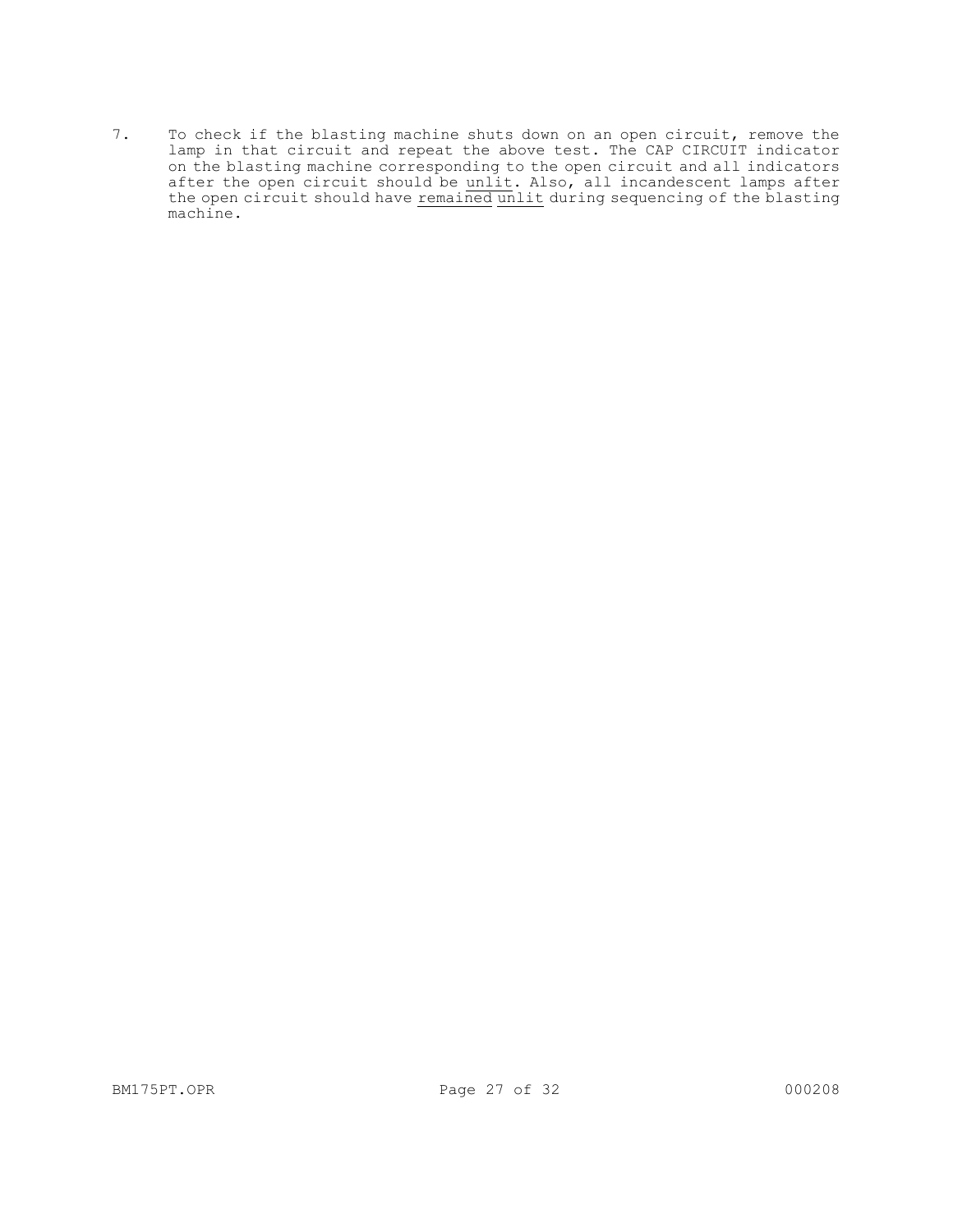## APPENDIX F

## MISFIRES

## IF A MISFIRE OCCURS

If a misfire occurs for any reason, determine which holes are live and/or safe to fire. Also determine if insufficient burden, stemming or back break is observed, and the desirability of firing these holes.

WARNING: REVIEW FEDERAL, STATE, LOCAL, AND COMPANY REGULATIONS AND PROCEDURES IF A MISFIRE OCCURS.

### SOME CAUSES OF MISFIRES

- 1. Open or overloaded circuits (too many electric detonators) will cause misfires. Note that sequencing will stop at the detonator circuit which is open or severely overloaded.
- 2. Improper millisecond selection (timing) on the blasting machine can cause misfires. The combination of very close hole spacing and slow milliseconds selections (long shot duration times) usually cause cutoffs and misfires.
- 3. Deviation from a good program such as substituting detonator times and skipping time periods can cause cutoffs and misfires.
- 4. Wet hole conditions, especially where deck charges are required, may cause misfires.
- 5. Water seeping into the holes may cause nitrate prills to melt, in turn allowing stemming to sink thus breaking the detonator leg wire.
- 6. Leaking bags may also allow stemming to settle thus breaking the detonator leg wire.
- 7. Floating bags of explosives must be prevented so that the stemming can settle without breaking the detonator leg wires.
- 8. Tamping pole use must be exercised with caution to prevent skinning or breaking the detonator leg wires and/or damage to the detonator.
- 9. Failure to test the blasting machine, cable and terminal board before a shot to determine if the equipment is functioning properly.
- 10. Failure to test the electric detonator circuits before and after connecting them to the terminal board, or failure to test the entire wiring including the sequential cable may result in a misfire.
- 11. Poor wiring practices, failure to double check the electrical connections and the wiring, and poor supervision may allow undetected circuit errors, thus causing misfires.
- 12. Connections that lay in water (including connections to the terminal board), or skinned insulation on the electric detonator leads can shunt electrical current thus causing insufficient electric detonator current and a misfire.

BM175PT.OPR 28 of 32 000208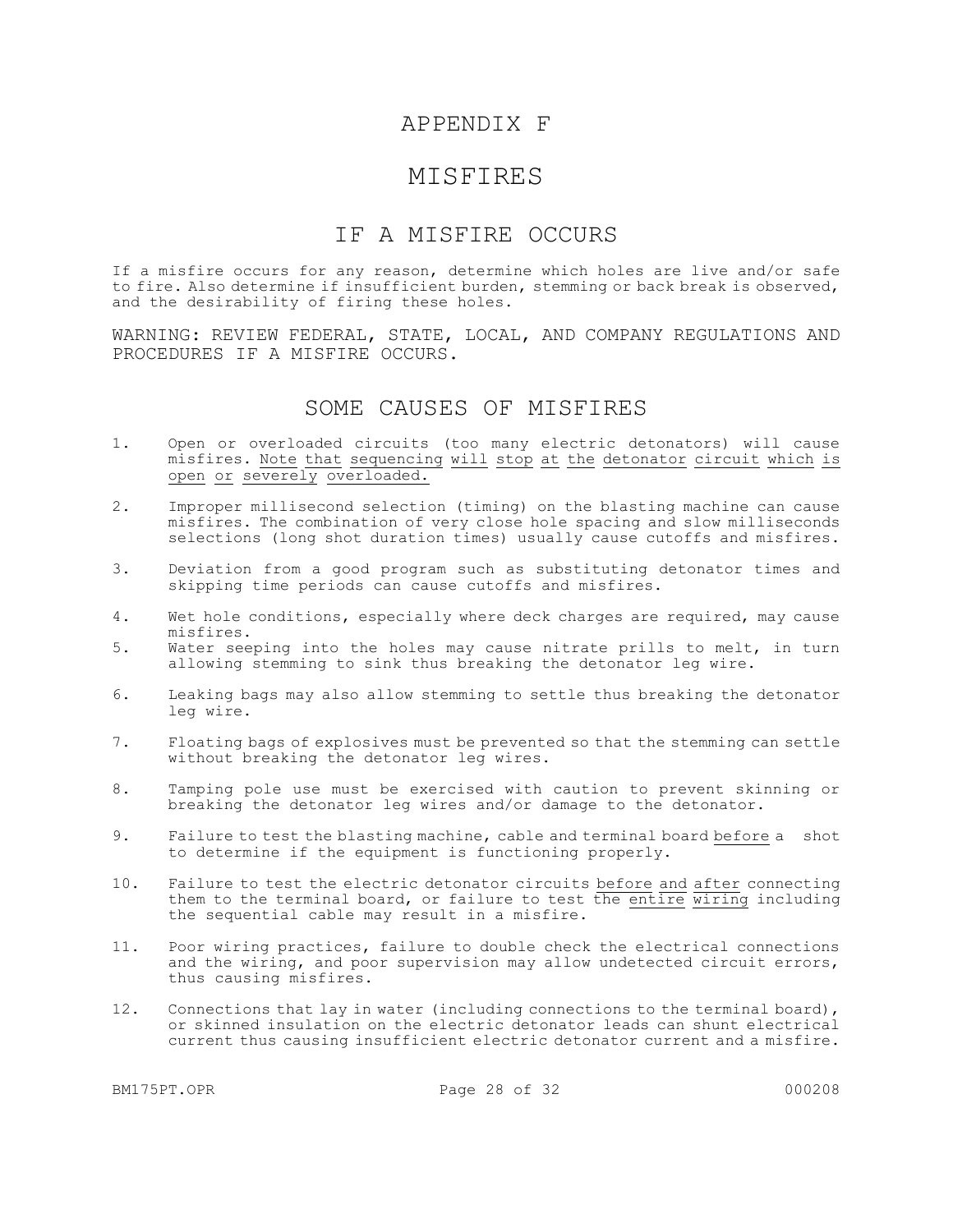13. Tight hookup wires from hole to hole may cause misfires. During the blast, when the earth begins to shift, the wires of the de-energized circuits on top of the ground must have enough slack to allow for bench movement. Rock faults, block, or shifting types of sand rock may move on the slower shot sequences. The sketch below illustrates several methods of preventing lead line breakage and equipment damage.



 Sequential Blasting Machine Slack

Wrap Lead Lines around rocks, stakes, beams or any non-metallic, non-conductive structure that is well secured or is of sufficient weight to allow the Lead Line to the explosive site to break in the event of a jerk or pull.



 Sequential Blasting Machine

Lead Line slack: In single circuit firing, most blasters are trained to lay out a nice, neat, tight line to the blast site. Where multiple blast circuits are used, the timing of detonations has the tendency to pull these wires apart due to slower sequencing of the timed circuits. Therefore, Lead Lines need feed-out loops or built-in slack This is also a requirement for close hole-to-hole or

BM175PT.OPR Page 29 of 32 000208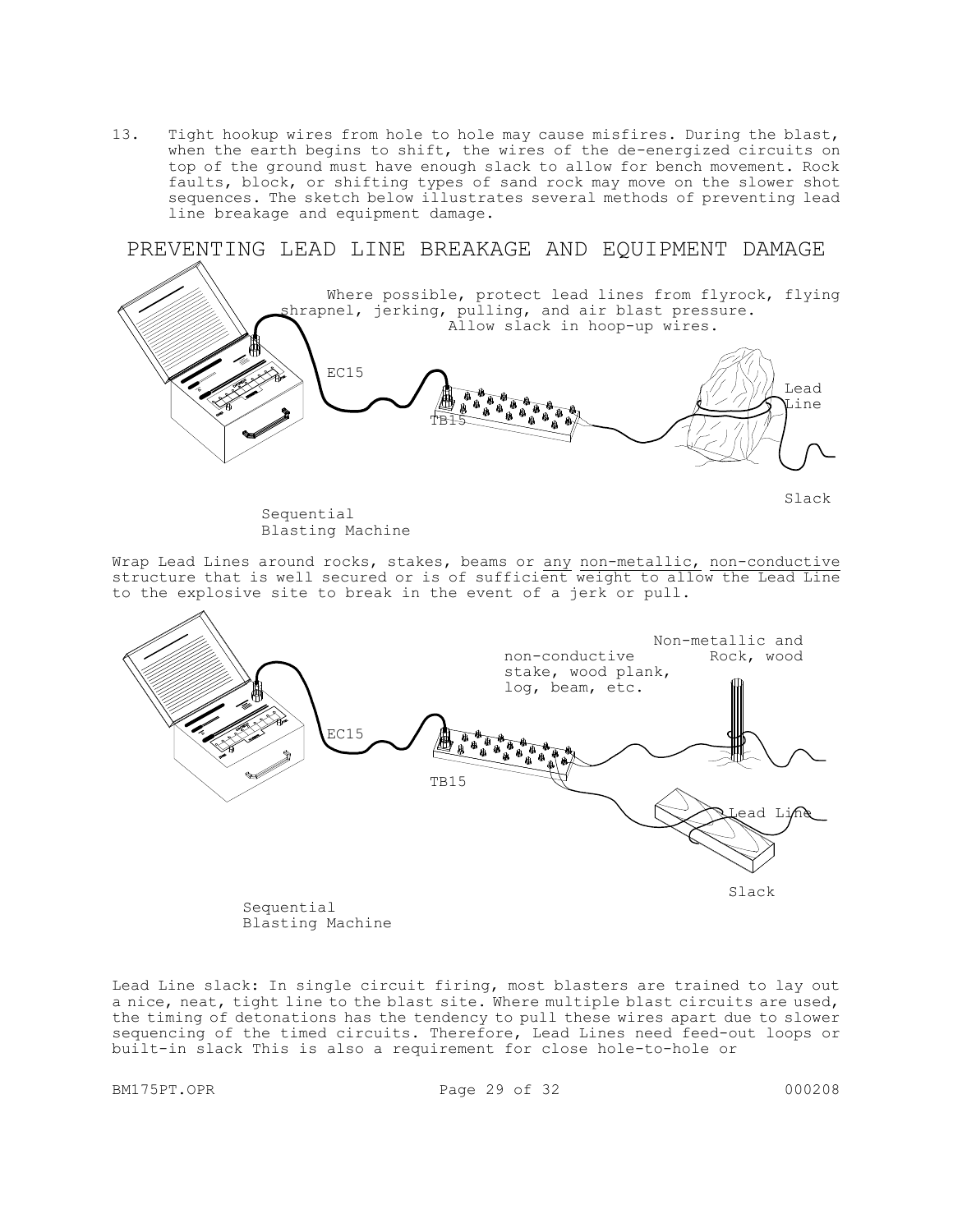detonator-to-detonator placement. These suggestions prevent Lead Line cut-off and pulling or jerking of the TB15 Terminal Board and blasting equipment.

## APPENDIX G

# ENERGY AND RMS CURRENT FOR VARIOUS LOAD RESISTANCE

The capacity of each REO Blasting Machine listed in the literature and on the technical data sheets is based on U.S. standard detonator (cap) rating of 20 millijoules per ohm delivered in 5 milliseconds. Based on the U.S. standard detonator, the maximum load resistance per circuit for the REO BM175-10 Series Sequential Blasting Machine is 175 ohms, including the extension cable and all detonator lead wires.

The energy delivered to each detonator in a single series circuit varies with the voltage output of the blasting machine and with the resistance of the blasting circuit. The relationships between the series circuit resistance, the energy delivered to the detonator and the RMS (equivalent constant DC) current for a single series circuit are shown in the following two graphs. These graphs are useful in choosing a circuit resistance which provides the desired energy and RMS current to the detonators in that circuit. Always obtain electric detonator firing recommendations from the detonator manufacturer.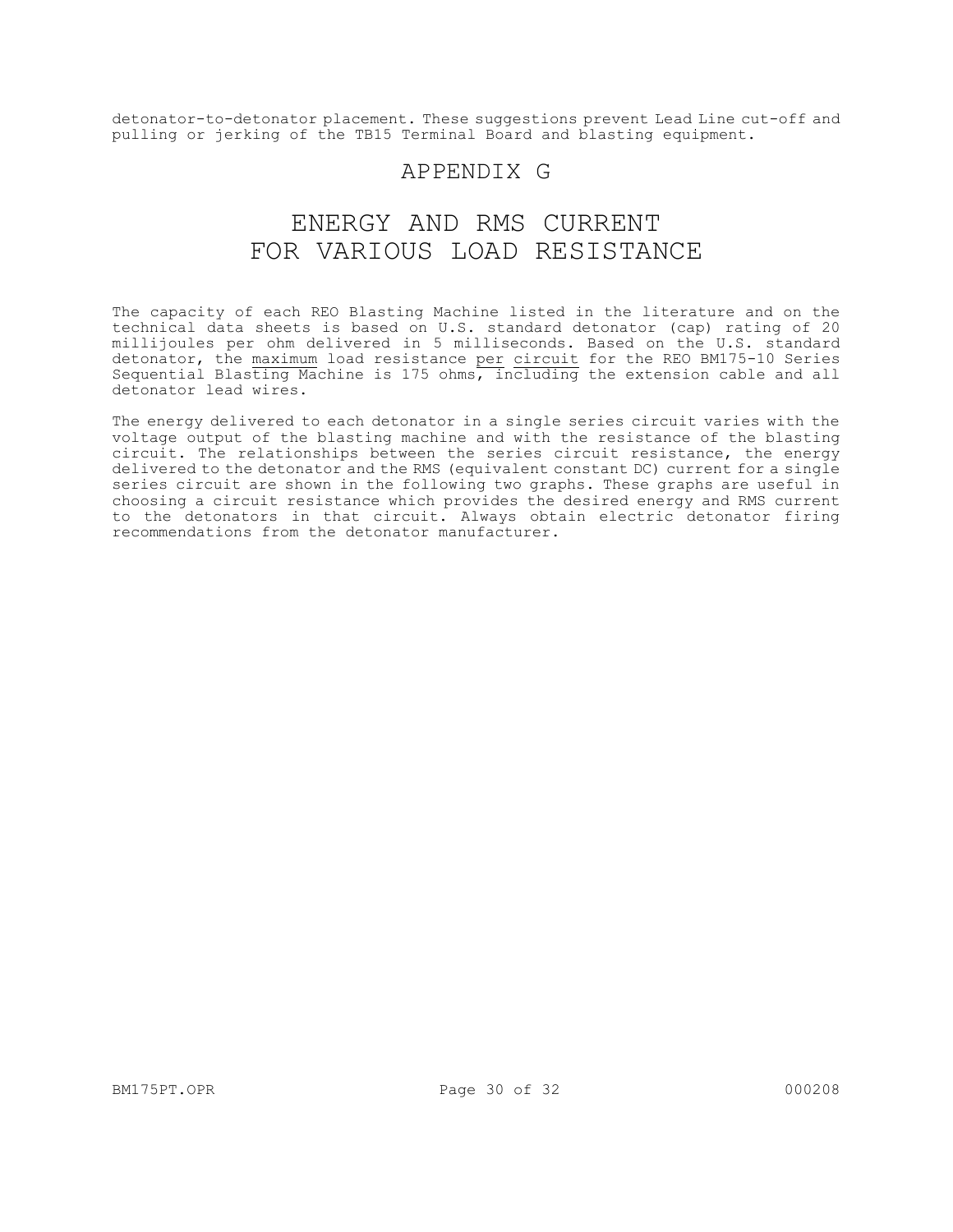